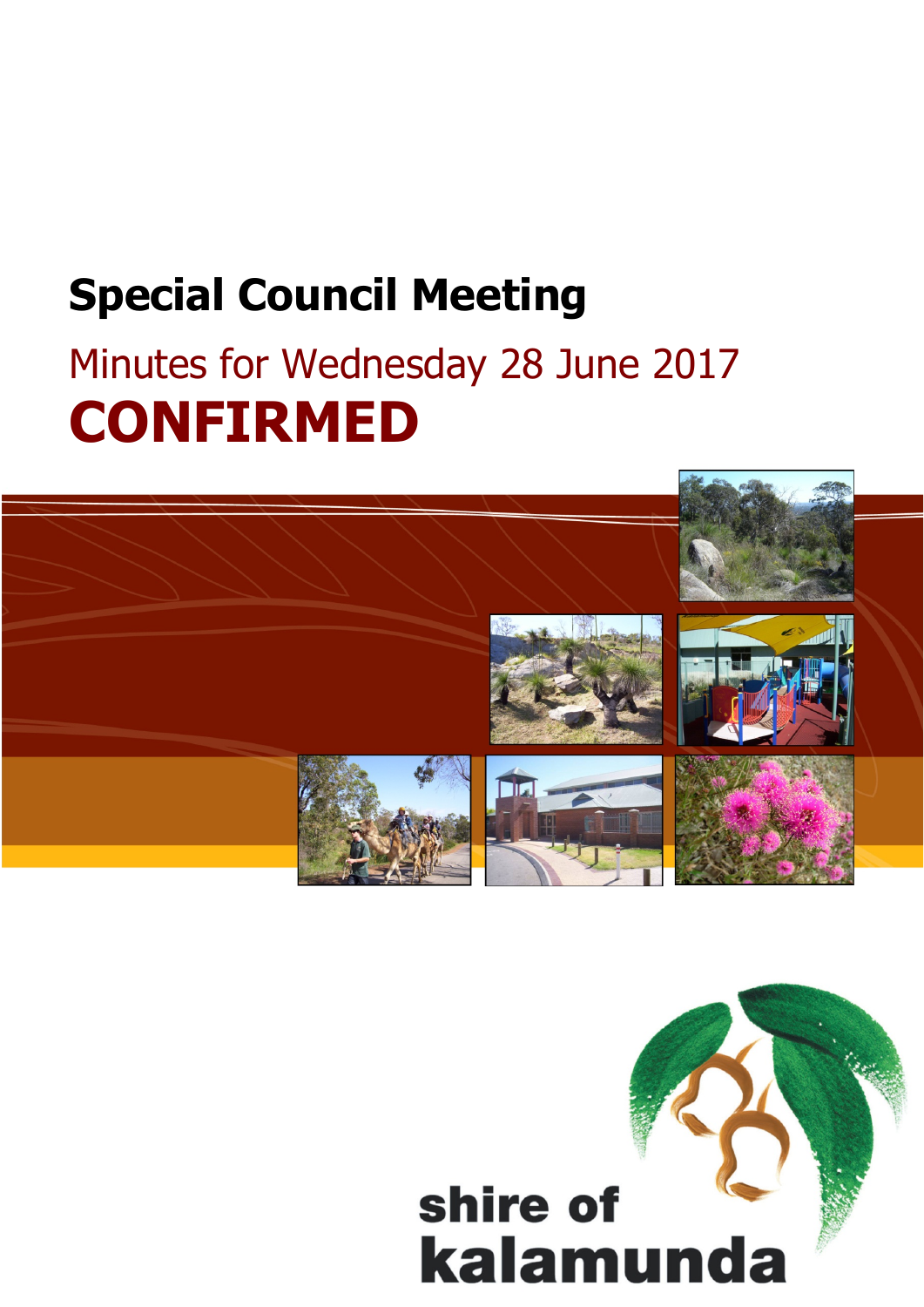# **INDEX**

| 10.0 |                                                                   |  |
|------|-------------------------------------------------------------------|--|
| 9.0  |                                                                   |  |
|      | SCM10. KALAMUNDA ACCOUNTABLE: LONG TERM FINANCIAL PLAN TO 2027 7  |  |
|      |                                                                   |  |
| 8.0  |                                                                   |  |
| 7.0  |                                                                   |  |
| 6.0  |                                                                   |  |
| 5.0  | ANNOUNCEMENTS BY THE MEMBER PRESIDING WITHOUT DISCUSSION 5        |  |
| 4.0  |                                                                   |  |
| 3.0  |                                                                   |  |
| 2.0  | ATTENDANCE, APOLOGIES AND LEAVE OF ABSENCE PREVIOUSLY APPROVED  3 |  |
| 1.0  |                                                                   |  |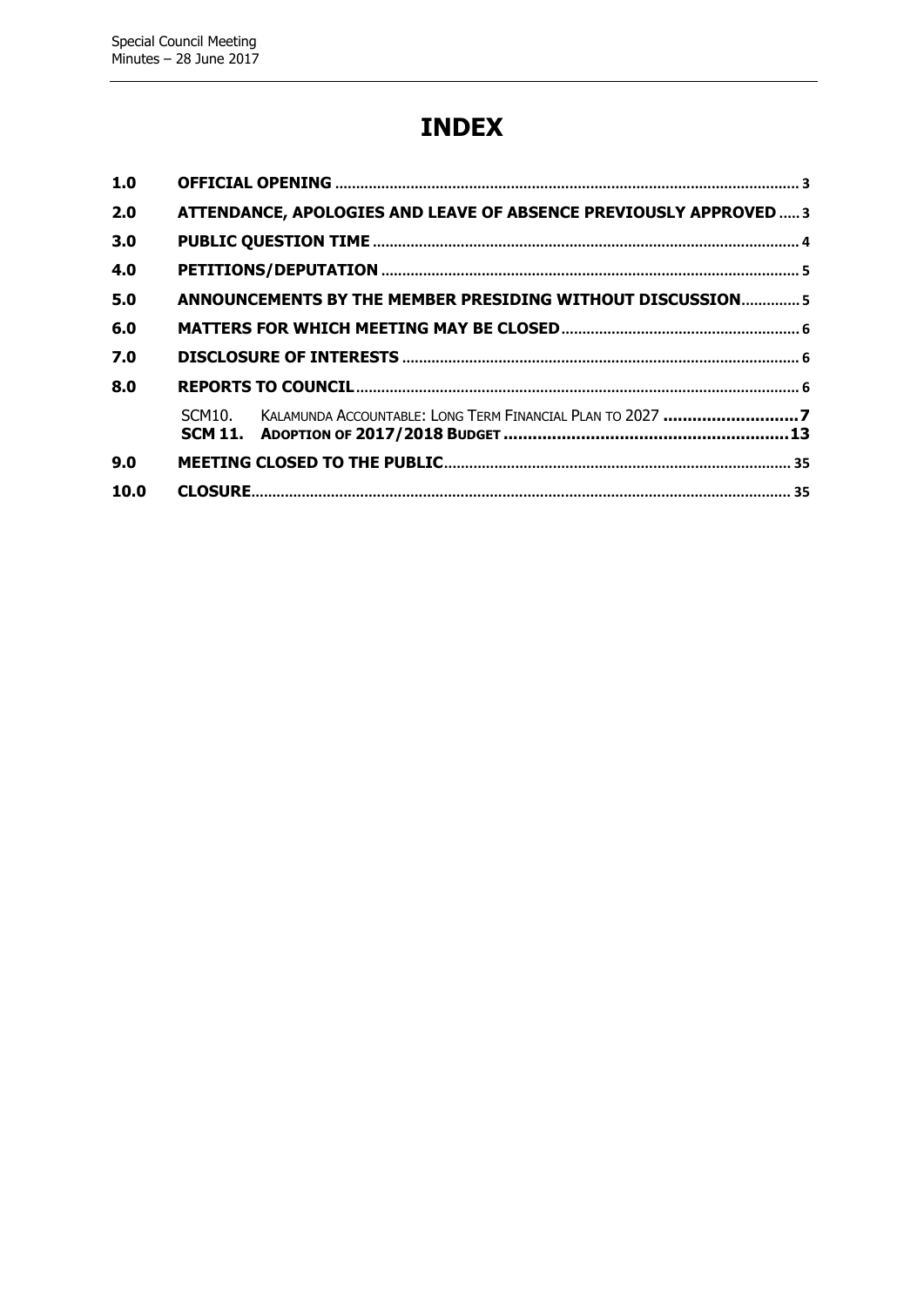# **MINUTES**

# <span id="page-2-0"></span>**1.0 OFFICIAL OPENING**

The Presiding Member opened the meeting at 6.33pm, welcoming Councillors, Staff and Members of the Public Gallery.

#### <span id="page-2-1"></span>**2.0 ATTENDANCE, APOLOGIES AND LEAVE OF ABSENCE PREVIOUSLY APPROVED**

#### 2.1 **Attendance**

#### **Councillors**

Andrew Waddell JP (Shire President) (Presiding Member) North West Ward Sara Lohmeyer North West Ward Dylan O'Connor North West Ward Sue Bilich North Ward Michael Fernie South East Ward John Giardina South East Ward Geoff Stallard South East Ward Allan Morton **South West Ward** Brooke O'Donnell South West Ward Noreen Townsend South West Ward

#### **Members of Staff**

Rhonda Hardy Chief Executive Officer Natalie Martin Goode **Director Development Services** Dennis Blair Director Asset Services Gary Ticehurst Director Corporate & Community Services Darrell Forrest Manager Governance, Strategy & Legal Services Simon Di Rosso General Counsel & Executive Advisor, Governance & Legal Rajesh Malde Manager Financial Services Darren Jones **Manager Community Development** Donna McPherson Executive Research Officer to Chief Executive Officer<br>Carrie Parsons Manager Customer & Public Relations Manager Customer & Public Relations Nicole O'Neill Public Relations Coordinator Sara Slavin Council Support Officer

#### **Members of the Public** 50 and 50 and 50 and 50 and 50 and 50 and 50 and 50 and 50 and 50 and 50 and 50 and 50 and 50 and 50 and 50 and 50 and 50 and 50 and 50 and 50 and 50 and 50 and 50 and 50 and 50 and 50 and 50 and 50

# **Members of the Press** Nil. **Nille Results and Security Allen Nille Results and Nille Results and Nille Results and Nille Results and Nille Results and Nille Results and Nille Results and Nille Results and Nille Results an**

2.2 **Apologies**

#### **Councillors**

#### **Members of Staff**

#### 2.3 **Leave of Absence Previously Approved**

Cr Tracy Destree – Leave of Absence.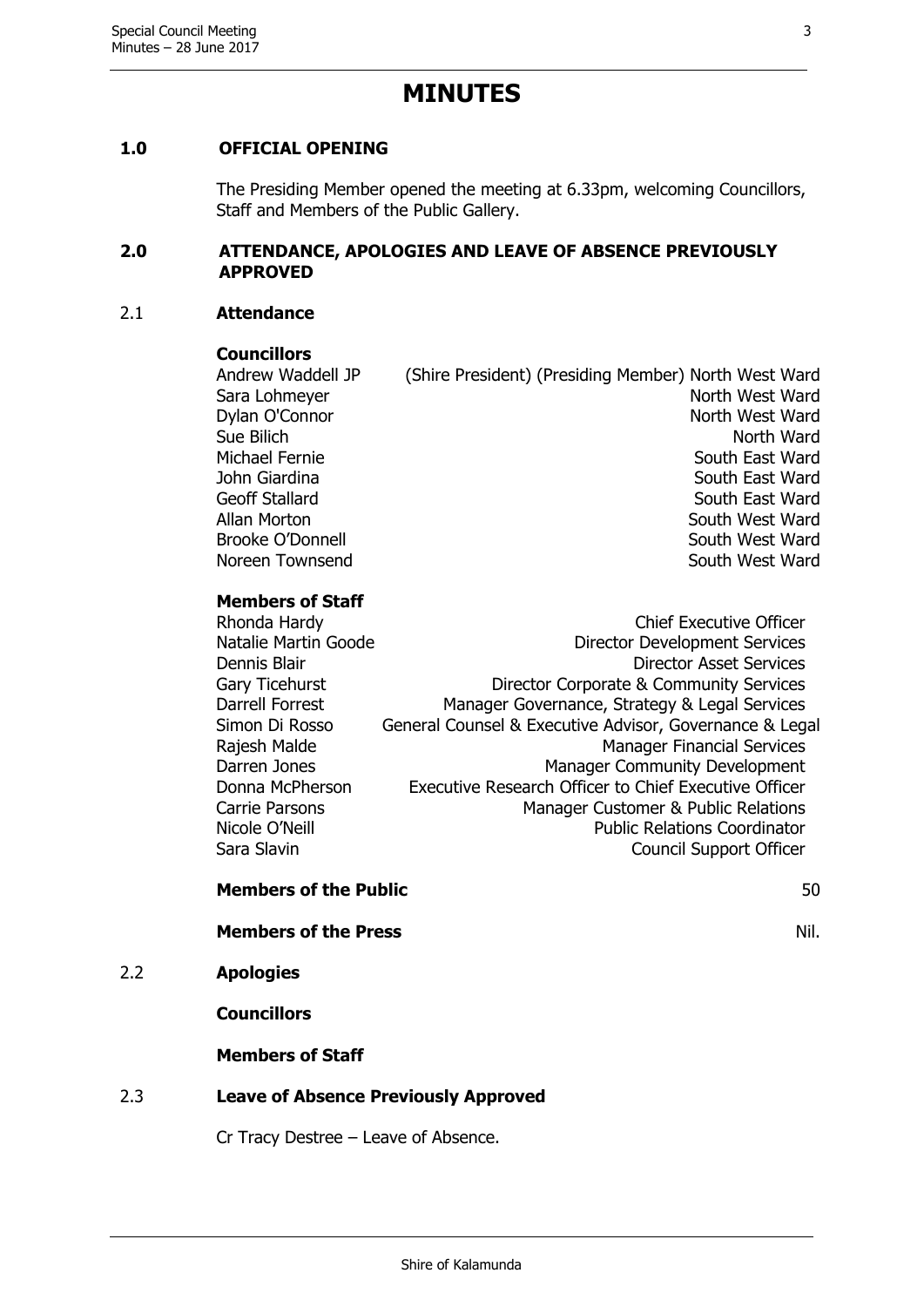#### <span id="page-3-0"></span>**3.0 PUBLIC QUESTION TIME**

A period of not less than 15 minutes is provided to allow questions from the gallery on matters relating to the functions of this meeting. For the purposes of Minuting, these questions and answers are summarised.

#### 3.1 Mr Paul Jago, - 259 Kalamunda Road, - (Kostera Oval Lighting)

- Q1. What happens to the grant money approved for the project if it does not go ahead?
- Q2. What happens to any funds currently allocated from the Council if it doesn't go ahead?
- A. The Presiding Member responded, in respect to the monies allocated by Council that is a line item in tonight's budget, if somebody removes the item tonight then those funds then return to the greater pool and are not allocated for that particular project.

In respect to the (CSRFF) funding, the Shire would normally communicate with the Department and either seek an extension to possibly roll it over into a later year or discuss other alternatives. I cannot pre-empt the decision Council may make tonight.

#### 3.2 Mr Frank Scardifield, 6 Sunrise Heights, Maida Vale (Kostera Oval Lighting)

#### Statement:

Mr Scardifield made a statement in support of the upgrade of all sporting facilities across the Shire, however, raised concerns over the location of the turf wicket and spending such a large sum of money on the project.

#### 3.3 Mr Shane Bradley, 107 Canning Road, Kalamunda - (Kostera Oval Lighting)

- Q I understand there has been recent Policy changes in regard to capital expenditure on items such as the Kostera Oval light upgrade, can someone explain these changes to everyone? And do they affect projects such as the Kostera lighting upgrades?
- Q. Is the funding for the light upgrades for Kostera in the currently in the budget?
- A. The Presiding Member responded, the Policy which you are referring to relates to requests by clubs and community groups giving notice of what their expenditure "wish list" is. This will provide the Shire with the opportunity to prioritise capital expenditure and maximise opportunities to obtain external funding. The goal is to bring about a structured process where all requests can be assessed in a strategic manner rather than on an adhoc basis. The other element to be introduced is the idea of contributions being proportioned on a one third (club/community group), one third (Shire of Kalamunda), one third (external funding source) basis These are the main changes to the policy and system of requesting capital contribution from the Shire.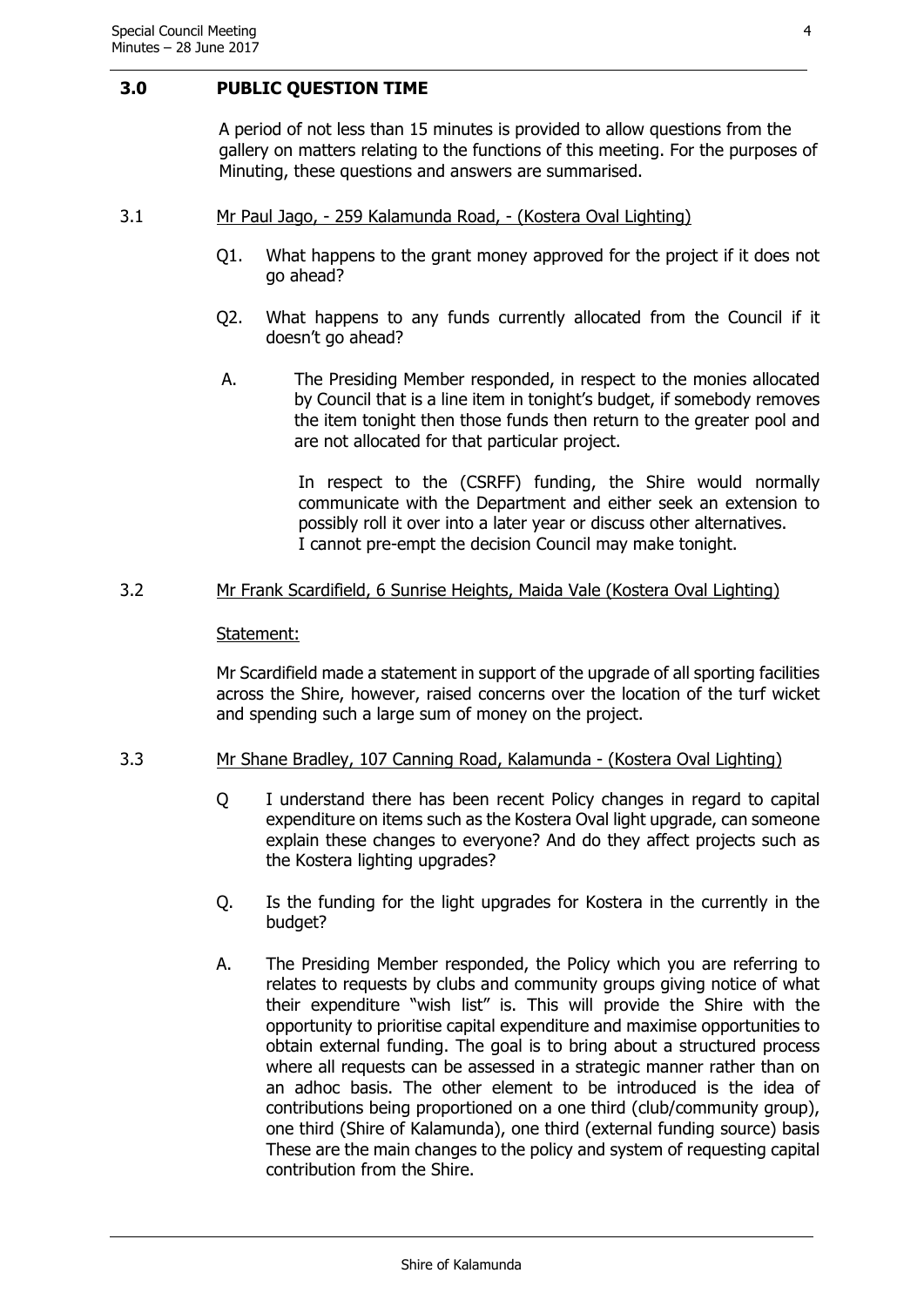The second part of your question was in relation to the current proposal at Kostera. This request is considered as it was given consideration prior to the adoption of the policy just outlined. This is why it has been listed in the 2017/2018 Budget. This particular item for Kostera has not been affected by the policy because it came in before that policy, however, if it was to happen in the future, or a similar project, then it would get caught up in the new policy.

# <span id="page-4-0"></span>**4.0 PETITIONS/DEPUTATION**

# **DEPUTATIONS**

# 4.1 Mike Davis, 64 Lakeside Drive, Helena Valley

A Deputation was received from Mr Mike Davis (President Kalamunda Junior Football Club) regarding item SCM 11. Adoption of 2017/2018 Budget – Part 4 – Municipal Fund Budget 2017/2018, regarding the Kostera Oval Lighting Project. Mr Davis spoke in favour of the proposal.

Cr John Giardina left the room at 6:42pm and returned at 6:43pm.

4.2 Mr Paul Curtis, 12 Heidleburg Road, Bickley

A Deputation was received from Mr Paul Curtis (Kalamunda Junior Football Club) regarding item SCM 11. Adoption of 2017/2018 Budget - Part 4 – Municipal Fund Budget 2017/2018, regarding the Kostera Oval Lighting Project. Mr Cutis spoke in favour of the proposal.

Queries were clarified for Cr Sara Lohmeyer, Cr Sue Bilich, Cr Brooke O'Donnell and Cr Dylan O'Connor by Mr Davis and Mr Curtis regarding their deputations on the Kostera Oval Lighting Project.

# <span id="page-4-1"></span>**5.0 ANNOUNCEMENTS BY THE MEMBER PRESIDING WITHOUT DISCUSSION**

5.1 The Presiding Member announced this is the last meeting as the Shire of Kalamunda, as of Saturday July 2017 it will become the City of Kalamunda, because it brings to a conclusion a very long and arduous process by this Council to bring together a budget that tries to meet the competing needs of our community.

> The Presiding Member noted a great deal of time had been invested by all Councillors and Staff in preparation of the budget being presented and extended his gratitude for their efforts. It is a responsible budget and takes into account the tough economic position West Australians are currently facing. In summary there will be an overall surplus of \$3.3 million and an investment of over \$22.68 million in capital works for parks, buildings and infrastructure of which only \$4 million is coming from government grants the rest is funded by the Shire's municipal funds. There is an intention by the Councillors to minimise the rate increase for 2017/2018.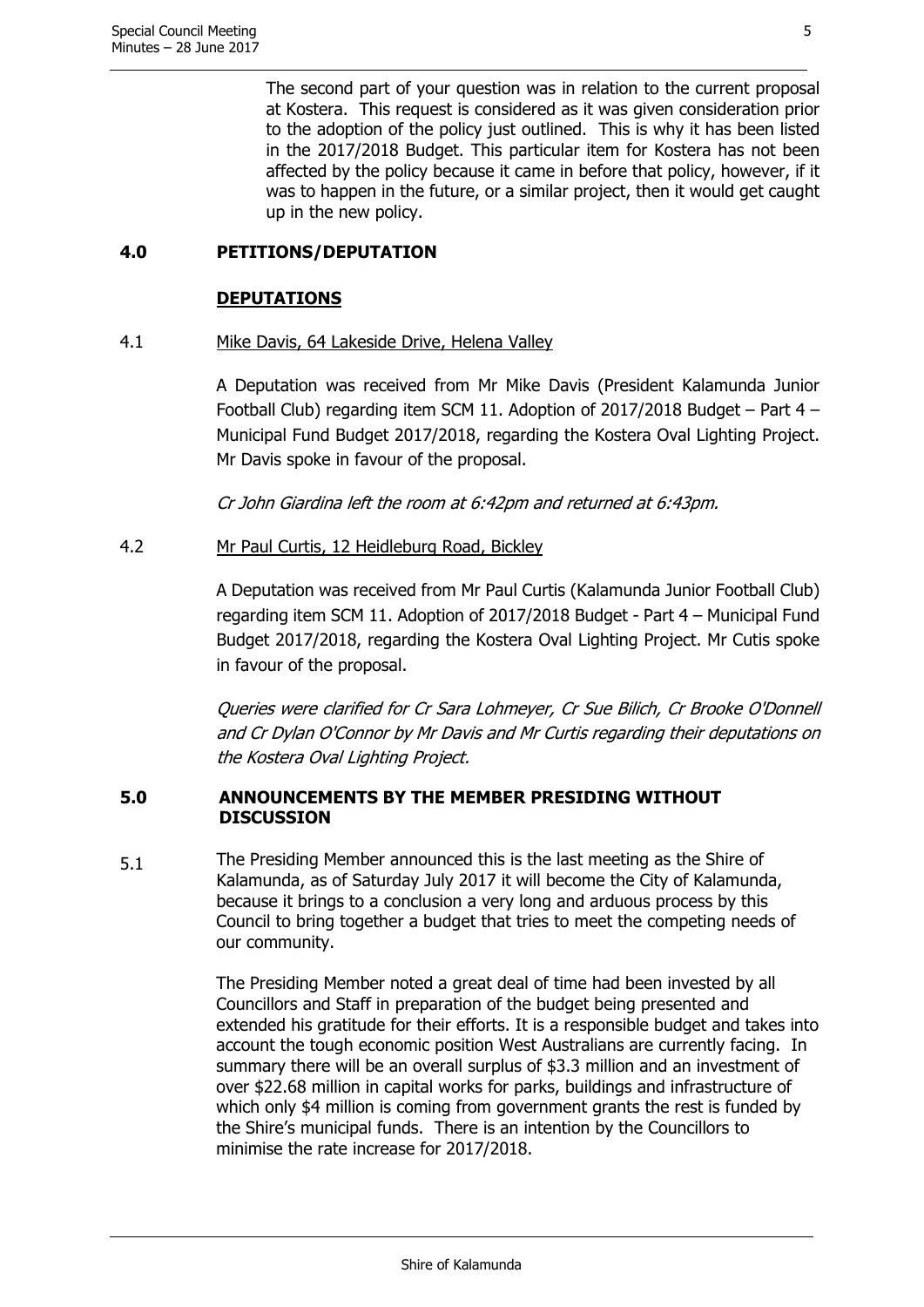#### <span id="page-5-0"></span>**6.0 MATTERS FOR WHICH MEETING MAY BE CLOSED**

6.1 Nil.

# <span id="page-5-1"></span>**7.0 DISCLOSURE OF INTERESTS**

#### 7.1 **Disclosure of Financial and Proximity Interests**

- a. Members must disclose the nature of their interest in matters to be discussed at the meeting. (Section 5.65 of the Local Government Act 1995.)
- b. Employees must disclose the nature of their interest in reports or advice when giving the report or advice to the meeting. (Section 5.70 of the Local Government Act 1995.)
- 7.1.1 Nil.

#### 7.2 **Disclosure of Interest Affecting Impartiality**

- a. Members and staff must disclose their interest in matters to be discussed at the meeting in respect of which the member or employee had given or will give advice.
- 7.2.1 Nil.

#### <span id="page-5-2"></span>**8.0 REPORTS TO COUNCIL**

Please Note: declaration of financial/conflict of interests to be recorded prior to dealing with each item.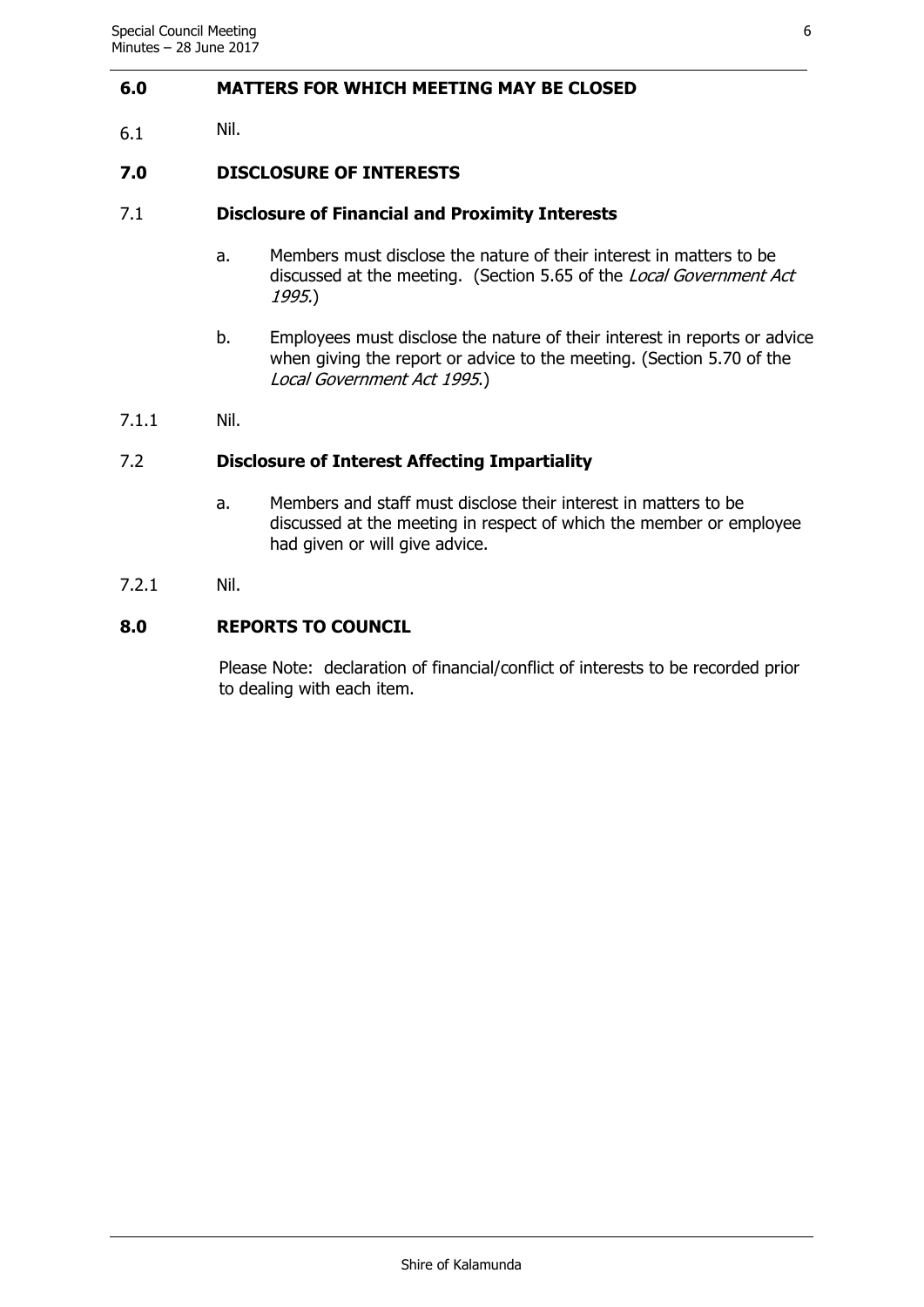**Declaration of financial / conflict of interests to be recorded prior to dealing with each item.**

#### <span id="page-6-0"></span>**SCM10. Kalamunda Accountable: Long Term Financial Plan to 2027**

| <b>Previous Items</b> | N/A                                                        |
|-----------------------|------------------------------------------------------------|
| Responsible Officer   | Director Corporate & Community Services                    |
| Service Area          | Finance                                                    |
| File Reference        | FI-BUD-014                                                 |
| Applicant             | N/A                                                        |
| Owner                 | N/A                                                        |
| Attachment 1          | Kalamunda Accountable: Long Term Financial Plan<br>to 2027 |

# **EXECUTIVE SUMMARY**

- 1. Council is requested to adopt the Shire of Kalamunda's amended ten-year Long Term Financial Plan (LTFP) (Attachment 1).
- 2. All local governments are required to produce a LTFP for the Future under s5.56 (1) of the Local Government Act 1995. The Local Government (Administration) Regulations 1996 stipulates the minimum requirements for a LTFP.
- 3. The Integrated Planning Framework requires that the LTFP be reviewed in conjunction with reviews to the Strategic Community Plan.

# **BACKGROUND**

- 4. The Shire developed a number of plans in June 2013 which set out the long-term strategic priorities and goals, based on the community's aspirations for the future. A long term financial plan is required to ensure these priorities can be funded in a sustainable manner.
- 5. Kalamunda Accountable: Long Term Financial Plan to 2027 (Kalamunda Accountable) is a rolling ten year financial plan. As the Annual Budget is adopted each year, a new year is required to be added to the LTFP. The intention of the LTFP is to indicate the Shire's long term financial sustainability and to allow early identification of financial issues. This will be the fourth year that the Shire reinstates its LTFP, taking into account issues such as changes in priorities, assumptions, funding, borrowings, financial sustainability and legislative changes.
- 6. The LTFP is a required element of the Department of Local Government and Communities Integrated Planning Framework. Its place within the Framework is as an informing document of the Corporate Business Plan. The priority actions and projects that are set out in the Corporate Business Plan are dependent on the resources allocated within the Financial Plan.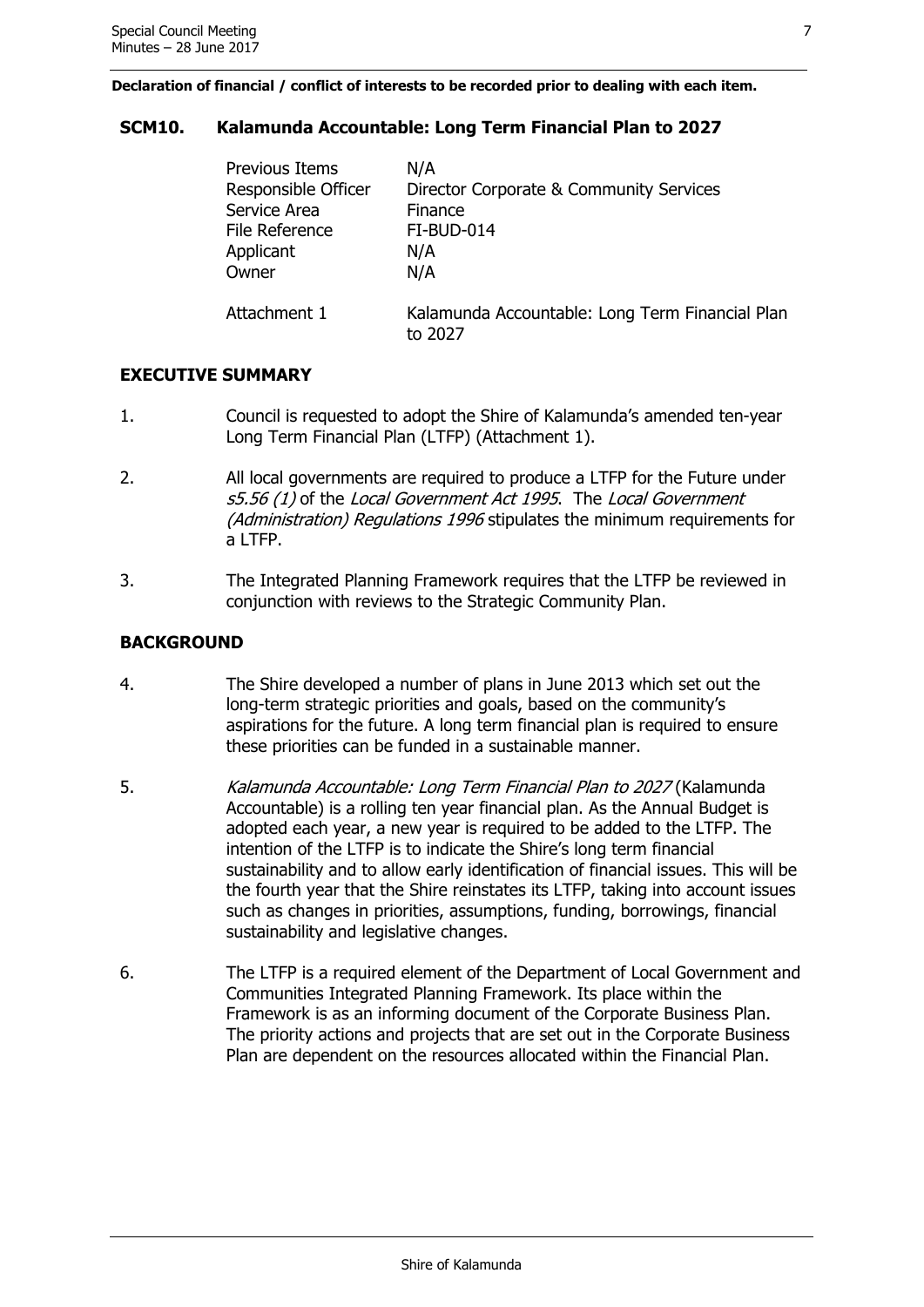- 7. The LTFP has itself been informed by the:
	- Shire's Local Planning Strategy includes projections for development and population growth;
	- Asset Management Strategy and Plans sets out the resource requirements for maintenance of existing assets at expected service levels;
	- Workforce Plan identifies the human resources required to deliver the Shire's normal operations and proposed future actions and projects; and
	- Communities Facilities Plan sets out the resources for the maintenance and development of community facilities.

# **DETAILS**

- 8. The LTFP includes seven Key Financial Indicators. These indicators provide a measure of the Shire's sustainability and performance over the ten year span of the LTFP. Targets have been included to allow the projected ratios to be compared against a benchmark figure.
- 9. The LTFP also contains a Rate Setting Statement for the ten years. This sets out the projected revenues and expenditure, the estimated surplus or deficit at the end of each year and the amount that will be required to be raised from rates.
- 10. The LTFP has been developed on the basis of a number of key assumptions, which are set out in the LTFP. For example, assumptions have been made about the interest rate for investments, inflation rate, and future population growth. The annual review of the LTFP will ensure that the projections are as accurate as possible, and that the assumptions are reasonable.
- 11. The Integrated Planning Framework requires that the LTFP be reviewed in conjunction with reviews to the Strategic Community Plan.

# **STATUTORY AND LEGAL CONSIDERATIONS**

12. All local governments are required to produce a LTFP for the Future under s5.56 (1) of the Local Government Act 1995. The Local Government (Administration) Regulations 1996 stipulates the minimum requirements for a LTFP.

# **POLICY CONSIDERATIONS**

13. Council Policy FIN1 – Accounting Policies sets out accounting definitions and parameters.

# **COMMUNITY ENGAGEMENT REQUIREMENTS**

#### **Internal**

14. The Shire has held several meetings with Councillors to discuss various aspects of the LTFP with a focus on the capital works programme.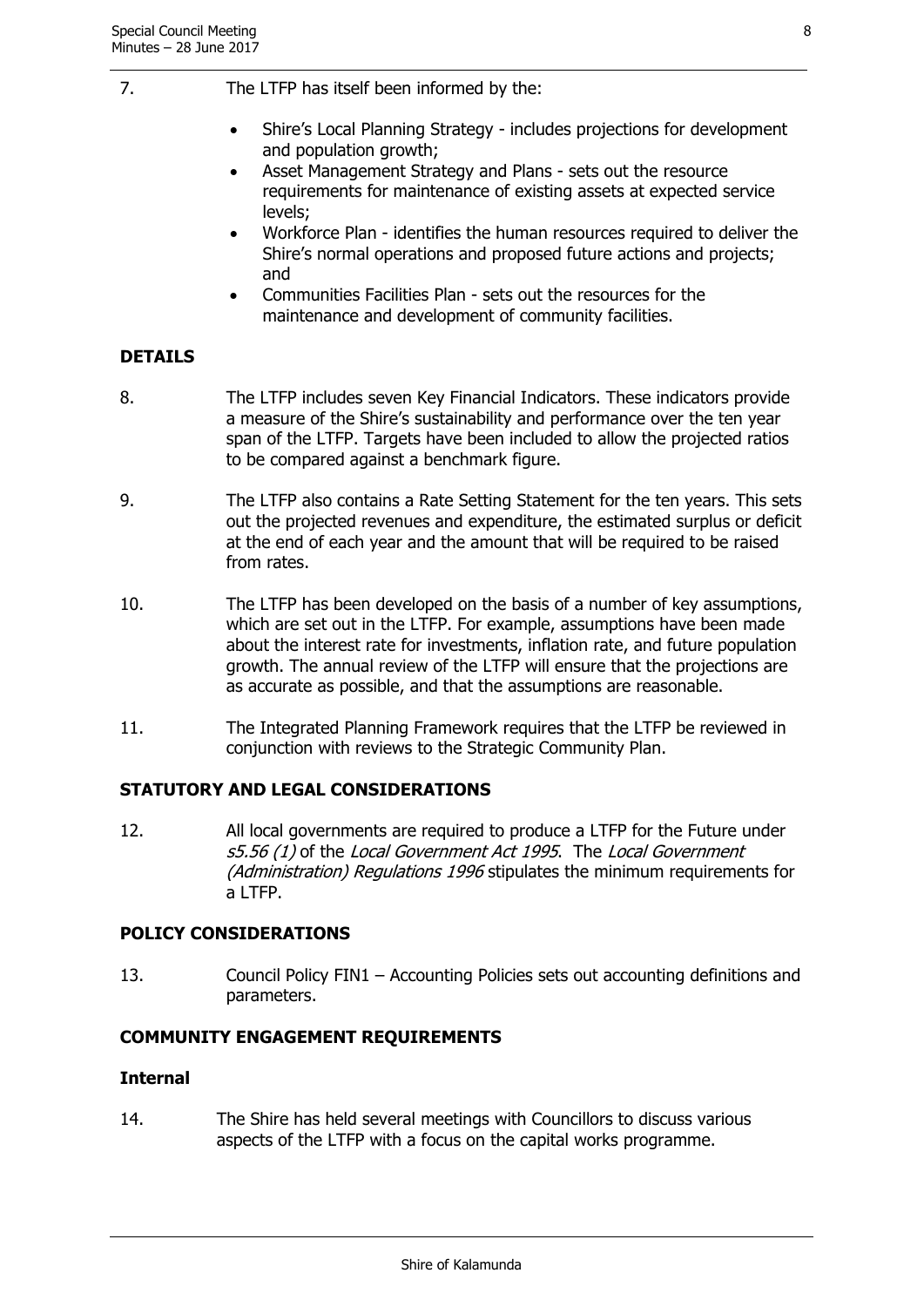#### **External**

- 15. Public consultation was undertaken to formulate the various strategies which form this LTFP (i.e. the Strategic Community Plan). No specific public consultation was carried out in relation to the LTFP given the nature of the document.
- 16. There is no requirement under the Department of Local Government and Communities requirements for the Shire to advertise or consult on the LTFP.

#### **FINANCIAL CONSIDERATIONS**

17. Kalamunda Accountable sets a financial framework for the Shire's operations and projects. It includes indicators to measure and monitor the Shire's financial sustainability.

# **STRATEGIC COMMUNITY PLAN**

#### **Strategic Planning Alignment**

18. Kalamunda Advancing: Strategic Community Plan to 2023

OBJECTIVE 6.8 - To ensure financial sustainability through the implementation of effective financial management, systems and plans.

| Strategy 6.8.1 | Develop and regularly review the Long Term<br>Financial Plan for the Shire.                                                                          |
|----------------|------------------------------------------------------------------------------------------------------------------------------------------------------|
|                | OBJECTIVE 6.3 - To lead, motivate and advance the Shire of Kalamunda.                                                                                |
| Strategy 6.3.1 | Develop and implement a wide variety of informing<br>strategies and plans which benefit the community<br>socially, economically and environmentally. |

#### **SUSTAINABILITY**

#### **Social Implications**

19. The Community Facilities Plan was considered in the development of the LTFP, meaning that resources for the maintenance and development of community facilities, as prioritised in the Facilities Plan, have been taken into account.

#### **Economic Implications**

- 20. The LTFP enables the Shire to model different levels of service and program delivery to set priorities and determine what can be afforded in the short and long term.
- 21. The Financial Sensitivity analyses models the potential effect that changes within the economy will have on the LTFP.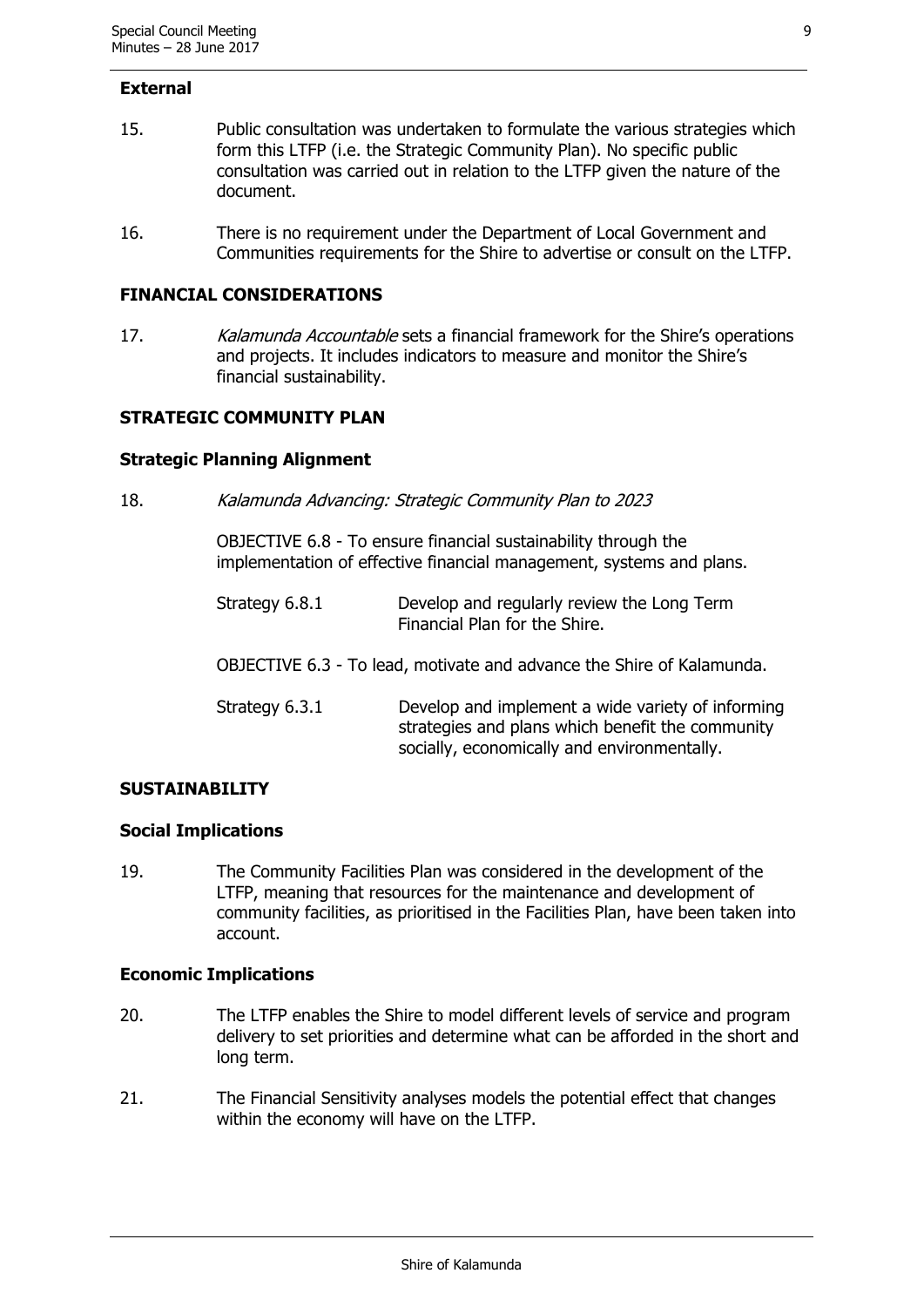#### **Environmental Implications**

22. The LTFP maintains an environmental Reserve Fund and a direct annual operational Budget over \$1 million per year throughout the length of the Plan.

# **RISK MANAGEMENT CONSIDERATIONS**

23. A LTFP should allow the early identification of financial issues, so that they may be dealt with promptly. The Key Financial Indicators that have been included will identify any potential sustainability issues (i.e. over-reliance on grants or loans).

|            | <b>Risk:</b> Funding budgeted for from State and Federal Government does not |  |
|------------|------------------------------------------------------------------------------|--|
| eventuate. |                                                                              |  |
|            |                                                                              |  |

| Likelihood               | <b>Consequence</b> | Rating |
|--------------------------|--------------------|--------|
| Possible                 | Significant        | High   |
| <b>Action / Strategy</b> |                    |        |

Grant funded projects will only commence once written commitments are received.

**Risk**: Costings for capital works projects have been under-stated.

| <b>Likelihood</b>    | <b>Consequence</b> | <b>Rating</b> |
|----------------------|--------------------|---------------|
| Possible             | Significant        | High          |
| $A$ stian / Ctuntosu |                    |               |

#### **Action / Strategy**

Improved Asset Management procedures to ensure that project designs are well costed prior to implementation.

If revised costings are higher than budgeted, the project budget could either be varied at budget review from internal savings to allow for project to progress if determined critical to the community, deferred to the following year or cancelled.

**Risk**: Non-compliance with Financial Regulations

| Likelihood               | <b>Consequence</b> | Rating |
|--------------------------|--------------------|--------|
| Unlikely                 | Significant        | Medium |
| <b>Action / Strategy</b> |                    |        |

The budget report is scrutinized by the Shire to ensure that all statutory requirements are met.

# **OFFICER COMMENT**

24. The LTFP is formulated on the basis that the Shire of Kalamunda is operating in a tight economic environment. In response, the Shire has maintained tight control over expenditure and has kept rate increases to a minimum.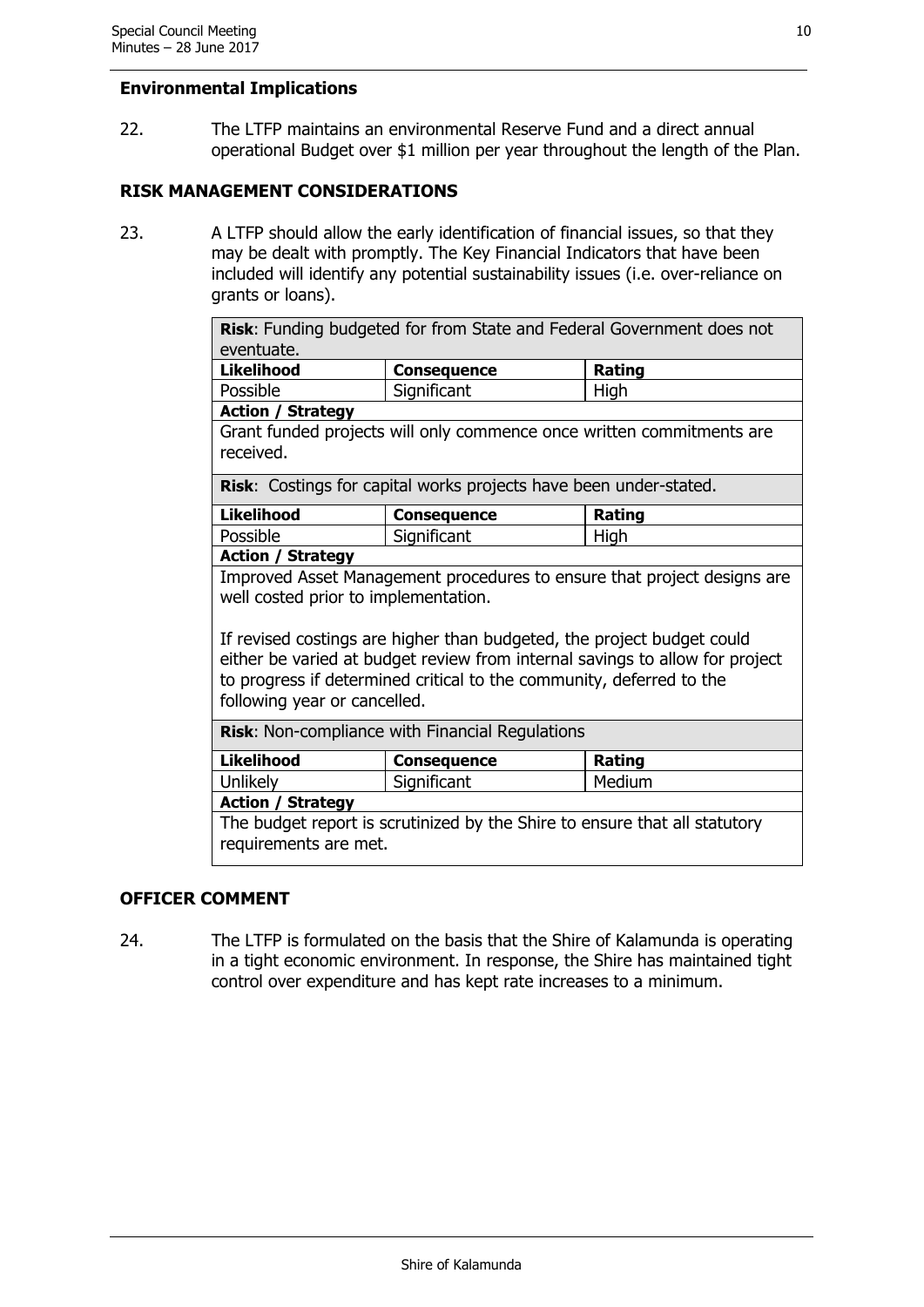# **Voting Requirements: Simple Majority**

#### RESOLVED SCM 112/2017

That Council:

- 1. Adopts the amended Kalamunda Accountable: Long Term Financial Plan to 2027 (Attachment 1).
- Moved: **Cr John Giardina**

Seconded: **Cr Dylan O'Connor**

Vote: **CARRIED UNANIMOUSLY (10/0)**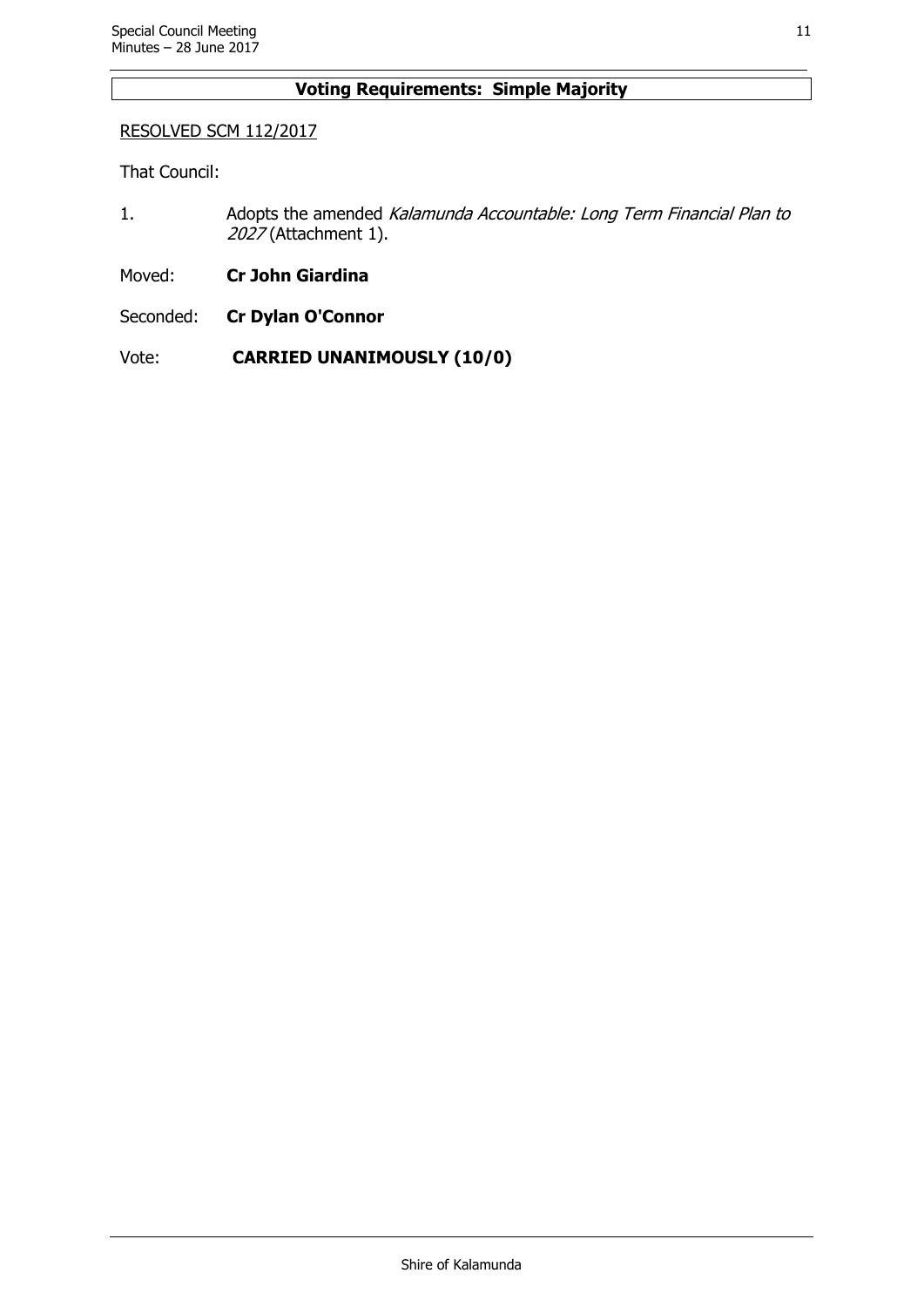#### **Attachment 1**

Kalamunda Accountable: Long Term Financial Plan to 2027 [Click HERE to go directly to the document](http://www.kalamunda.wa.gov.au/files/6e522955-9579-43d9-b928-a79f008dd16c/Item-10-Att-1-SCM-28-June-2017.pdf)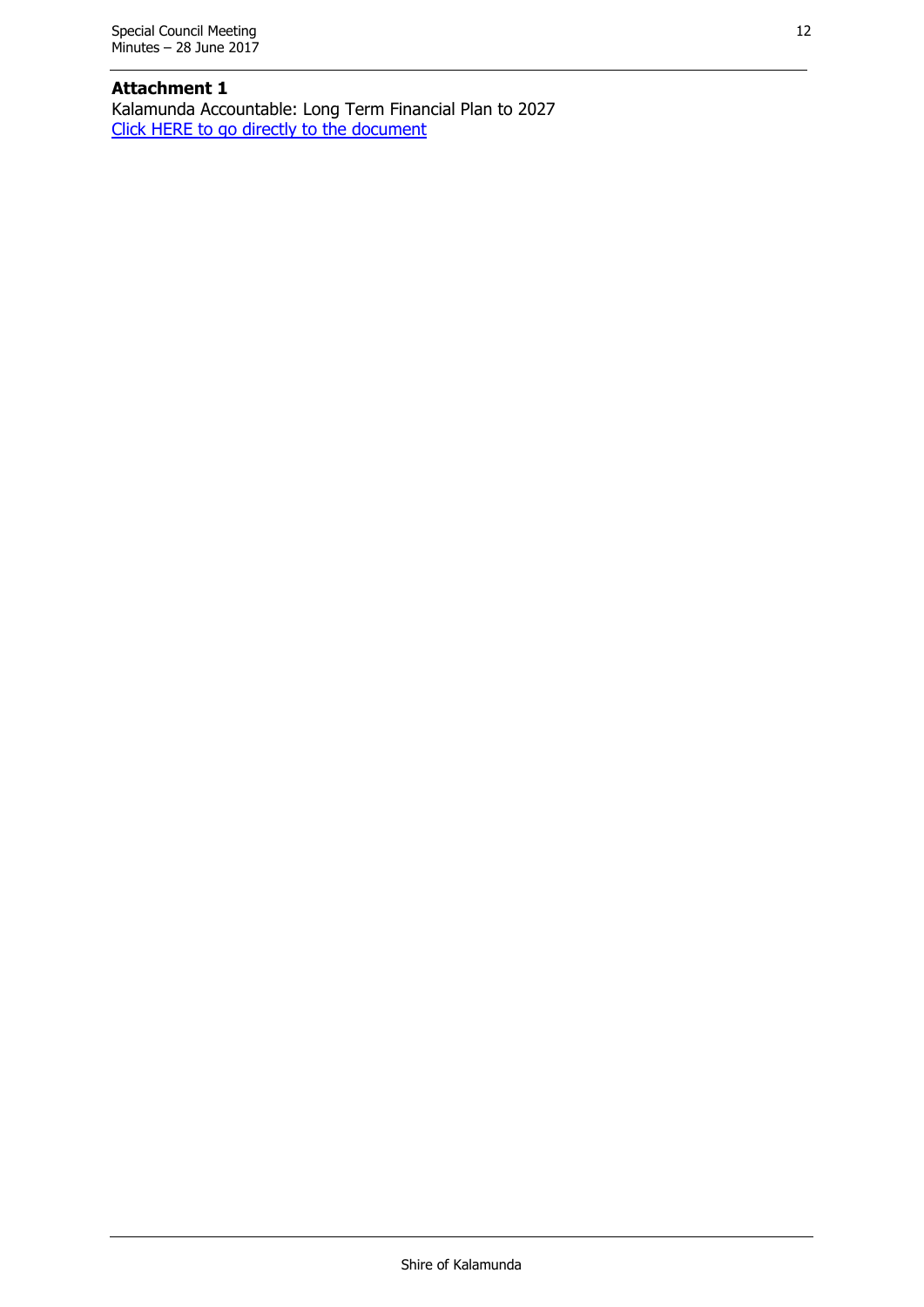**Declaration of financial / conflict of interests to be recorded prior to dealing with each item.**

# <span id="page-12-0"></span>**SCM 11. Adoption of 2017/2018 Budget**

| <b>Previous Items</b><br>Responsible Officer<br>Service Area<br>File Reference | N/A<br>Director Corporate & Community Services<br>Finance                      |
|--------------------------------------------------------------------------------|--------------------------------------------------------------------------------|
| Applicant                                                                      | N/A                                                                            |
| Owner                                                                          | N/A                                                                            |
| Attachment 1                                                                   | Schedule of Fees and Charges – Community<br>Facilities $-2017/2018$            |
| Attachment 2                                                                   | Schedule of Fees and Charges – Statutory and<br>Regulatory Charges - 2017/2018 |
| Attachment 3                                                                   | 2017/2018 Statutory Budget                                                     |

# **EXECUTIVE SUMMARY**

- 1. To adopt the Municipal Fund Budget for the year ended 30 June 2018, representing the Financial Year 2017/2018, together with supporting schedules including striking of the Municipal Fund Rates, adoption of fees and charges and other consequential items arising from the budget papers (Attachments 1 and 2).
- 2. Section 6.2 of the Local Government Act 1995 requires a local government to adopt its budget prior to 31 August each year.
- 3. Early adoption of the budget will enable the Shire to commence its extensive Capital works programme. It also ensures that the Shire maintains positive cash flows which is crucial for sustainable operations of the Shire.

# **BACKGROUND**

4. The draft Budget has been compiled based on the principles and assumptions contained in Kalamunda Accountable: Long Term Financial Plan (LTFP) to 2027.

These principles and assumptions included:

- Balanced Operating Budget with Reserve Funds being set aside annually.
- Operating and Capital expenditure funded by rates, grants, reserve funds and loan borrowings.
- The net profit or proceeds from land sales are transferred to reserve funds.
- Freehold land for future sale and development accounted for and disclosed separately and shall include all costs of land development.
- Reserves used primarily to fund future capital expenditure or specifically for the purpose for which it was created.
- Operating costs are set either by zero based budgeting principles or in line with CPI.
- Domestic Rubbish Charges set at cost recovery plus overheads and contributions to reserves.
- Interest on Investment calculated at 2.5%.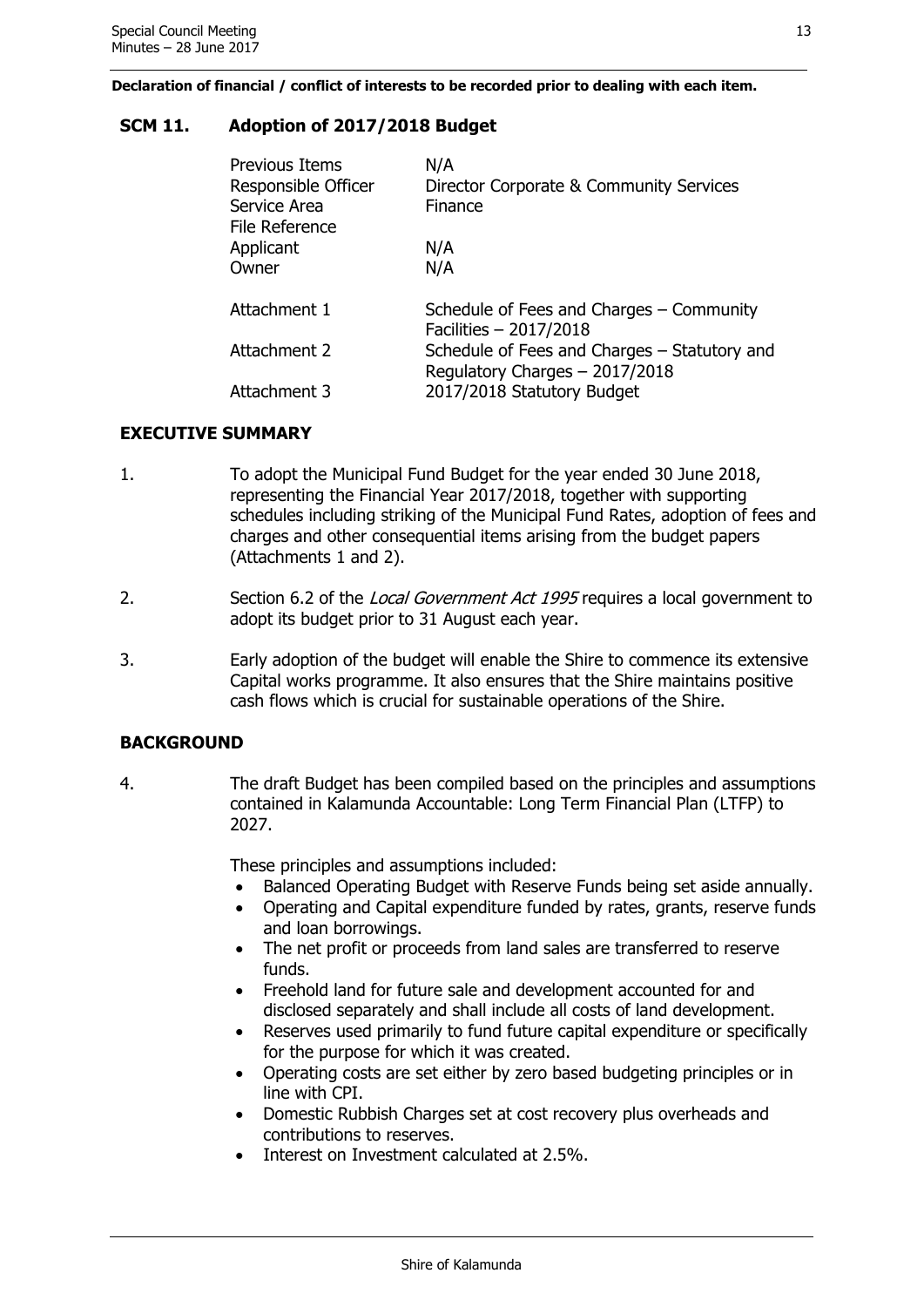- Operating Grants based on prior period experiences and available information from funding agencies.
- Fees and Charges based upon statutory requirements or cost recovery indexed by CPI.
- Insurance calculated based on quotation received from the Shire's insurers.
- Salaries and Wages increases set in accordance with Enterprise Bargaining Agreements or contract market rates.
- Workforce growth has been restricted to minimise creation of new positions apart from changes internally for minor re-alignments dependant on resource requirements.
- Future population growth projections for calculating interim rates and planning approval revenues is based on 1-2% projected annual growth rate as detailed in the Kalamunda Accountable: Long Term Financial Plan to 2027.
- 5. The proposed differential rate basis within the Budget was presented to Council at its Budget workshops held on 8, 15 and 23 May 2017.
- 6. Council at its meeting on 29 May 2017 resolved to advertise the proposed differential rates in line with the level of rate increase to be at 2.5% for the General Residential categories, 5% for the Vacant category and 4% for the Commercial/Industrial category. The respective rates in the dollar for the individual categories were advertised by public notice for 2017/2018. Growth in the rates base is predicted to be 0.9%.
- 7. In accordance with section 6.36 of the Local Government Act 1995 the Shire advertised its intention to raise differential rates stating the purpose for each rate. This notice was advertised in local newspapers for 21 days from 3 June 2017. Four objections to the rate rise have been received and responded to accordingly. S6.36(4) of the Local Government Act (1995) provides that a rate different to that advertised, may be adopted.
- 8. The 2017/2018 draft Budget has been prepared in accordance with the presentations made to Councillors at a series of Budget Workshops.
- 9. Interest earnings will be slightly lower than the previous year's estimate due to:
	- Lower interest income from deposits with Approved Deposit taking Institutions (ADI's) where the returns are lower than forecasted. The cash rate has been reduced further by the Reserve Bank of Australia (RBA) by 25 basis points to a new low of 1.50% from the previous year; and
	- A tight Western Australian economy which may result in additional ratepayers entering into installment payment arrangements opposed to making full payment, reducing investments.
- 10. The Budget includes slight reduction in utility charges which are a direct result of the energy efficient measures undertaken in 2016/2017 such as the implementation of the Solar PV panels and replacement of in-efficient airconditioners.

Utility cost increases of 5% on standard tariffs and street lighting have also been partially absorbed by improved negotiation of contracts on contestable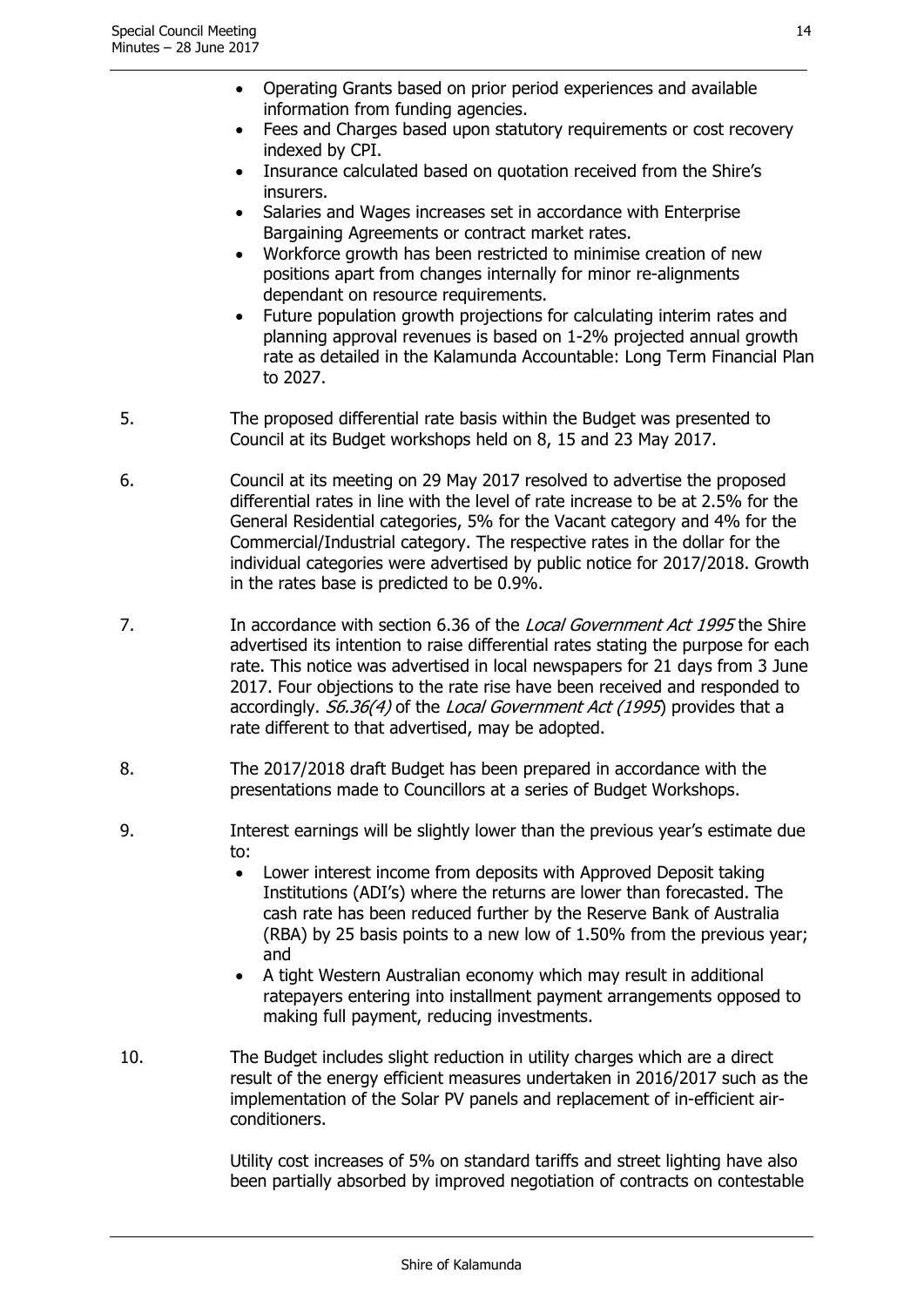sites and retrofitting of some key buildings with more efficient lighting and air conditioning systems.

- 11. Interest costs are slightly higher than the previous year which is as a result of an increases in the loan portfolio to fund heavy plant equipment replacement and planning expenditure for Forrestfield North.
- 12. The 2017/2018 estimated operating result stands at a surplus of \$3,186,181 compared to the 2016/2017 Budget cash surplus of \$3,296,016. The return to a budget operating surplus has been achieved through the leadership taken by the Council in maintaining strong control over growth in operating expenditure and growing revenue streams.
- 13. Notwithstanding the forecasted surplus, it is still necessary, in the interim, that operating costs be funded from rate income. After further deliberations, Council have proposed a differentiated rate increase with 2.5% for the General Residential category, 5% for the Vacant category and 4% for the Commercial/Industrial category which will yield an average of 2.78% rate increase. In stating that, it should be noted that the Shire's General Residential rate increase is still very competitive as noted by the table below.
	- **Name of Council Proposed Rates increase in Residential Category** Shire of Kalamunda 2.5% City of Swan 3% Shire of Mundaring Shire 3.5% City of Rockingham 3% City of Bassendean 2% City of Belmont\* 1.75%
- 14. Rates comparison table:

\*City of Belmont receives a significant amount in Ex-gratia rates from the Perth Airport.

# **DETAILS**

- 15. This Budget has been set in accordance with the Shire's Ten Year Financial Plan 2017-2027 which forms a component of the Integrated Planning Framework as prescribed by the State Government under legislation introduced in 2013/2014. It is the fifth Budget drawn from the rolling ten year programme designed to lift the level of service at the Shire of Kalamunda.
- 16. The Rate Setting Statement for the period ending 30 June 2018 shows the Shire's expenses have reduced by 1.7% or \$982,546 compared to last year's budget.

| Budget 2017/2018   | \$56,203,640 |
|--------------------|--------------|
| Estimate 2016/2017 | \$59,439,701 |
| Budget 2016/2017   | \$57,229,029 |

17. Increases for all rates will generate rate revenue of \$35.86 million. This represents the Shire's largest single source of funds and is essential for the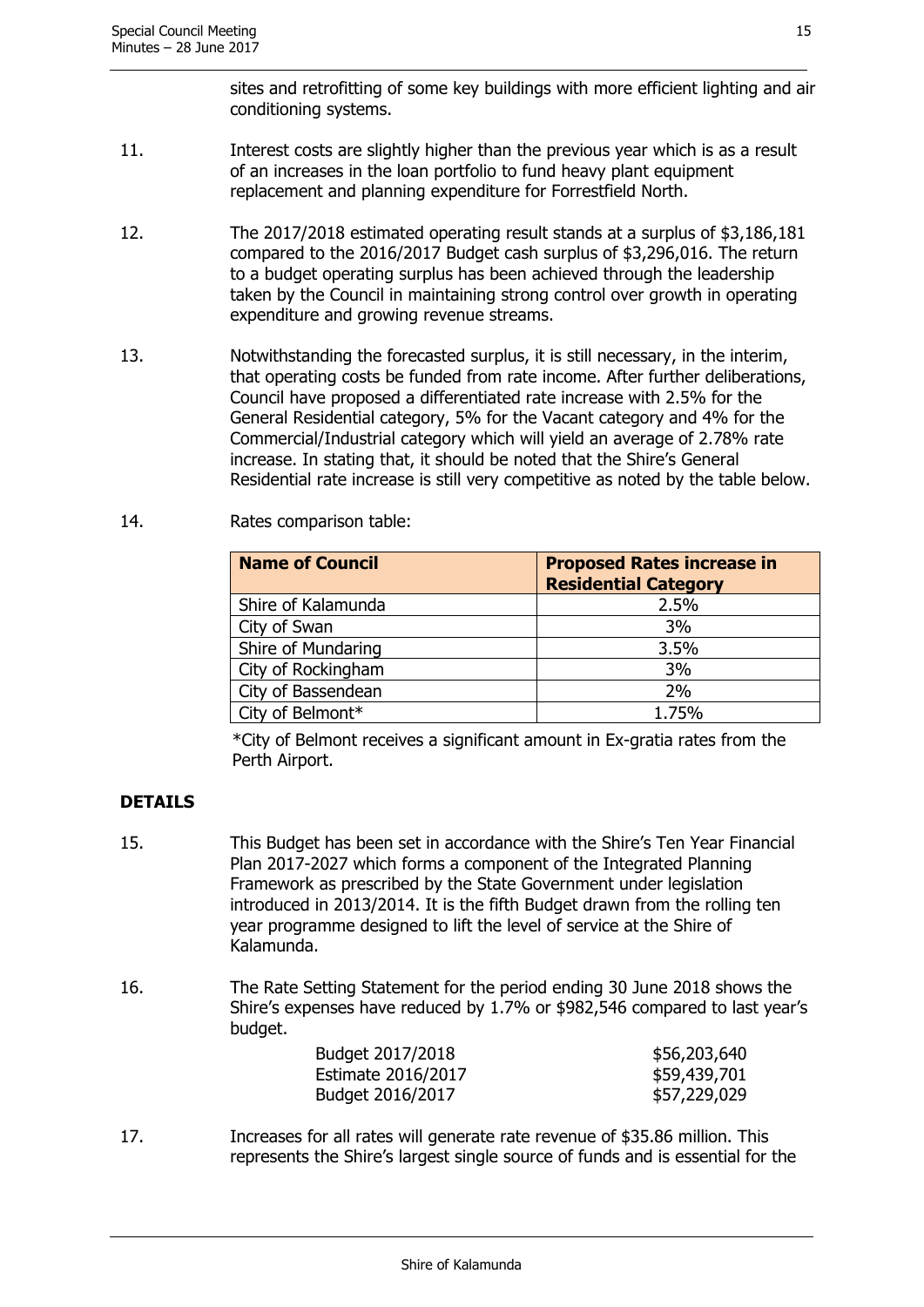Shire to deliver services, undertake capital works and to maintain the current level of maintenance of community facilities and reserves.

18. It should be noted that based on the tri-annual valuation which is based on values effective from 1 August 2015, Landgate have determined an overall increase in values averaging 1.78% with the biggest increase seen in the commercial/industrial category of 4.16%.

> Being a tri-annual valuation year, individual properties will see swings in valuations which was again more evident in the commercial/industrial category.

- 19. A new rates category which had been introduced in the 2013/2014 year for Vacant land continues with a rate in the dollar of 7.993 cents. This was introduced to encourage development on vacant land within the Shire and the effects are being noted with a 2.5% reduction in the number of properties in this category over the last year.
- 20. The threshold for capitalisation of assets has been maintained at \$3,000 to better reflect the redundancy that occurs in technology and also the cost of assets in the current market.
- 21. Specific comments on some elements of the draft 2017/2018 Budget are as follows:
	- i. Adoption of Percentage for Reporting Material Variances each financial year, a local government is to adopt a percentage or value, calculated in accordance with Australian Accounting Standards, to be used in statements of financial activity for reporting material variances. The level proposed for 2017/2018 is 5% or \$50,000 whichever is the greater.
	- ii. The Budget makes provision for two short term loans:
		- The first one being for a further \$450,000 to pay for technical studies required for the Forrestfield North area. In 2016/2017, an initial amount of \$500,000 has been drawn down. The area will be undergoing a significant transformation with higher density housing and light industrial commercial zones. These will align with the Gateway project and the new Forrestfield public train line.
		- The second being \$1,500,000 for heavy plant and equipment to replace various ageing operations vehicles.
	- iii. The Capital Works Program has some key projects which are listed below:
		- Parks projects including:  $$3,282,177$

- $\circ$  Hartfield Park Hockey fields
- o Jacaranda Springs Reserve o Stirk Park Masterplan
- 
- o Bibbulmun Track Terminus Link
- o Trails Loop Implementation
- o Scott Reserve Reticulation (Oval 2)
- o Alan Anderson park restoration
- Buildings projects including: \$4,185,317
- - o Jorgensen Park Community Centre Design  $\circ$  Hartfield Park – refurbish hockey clubrooms

16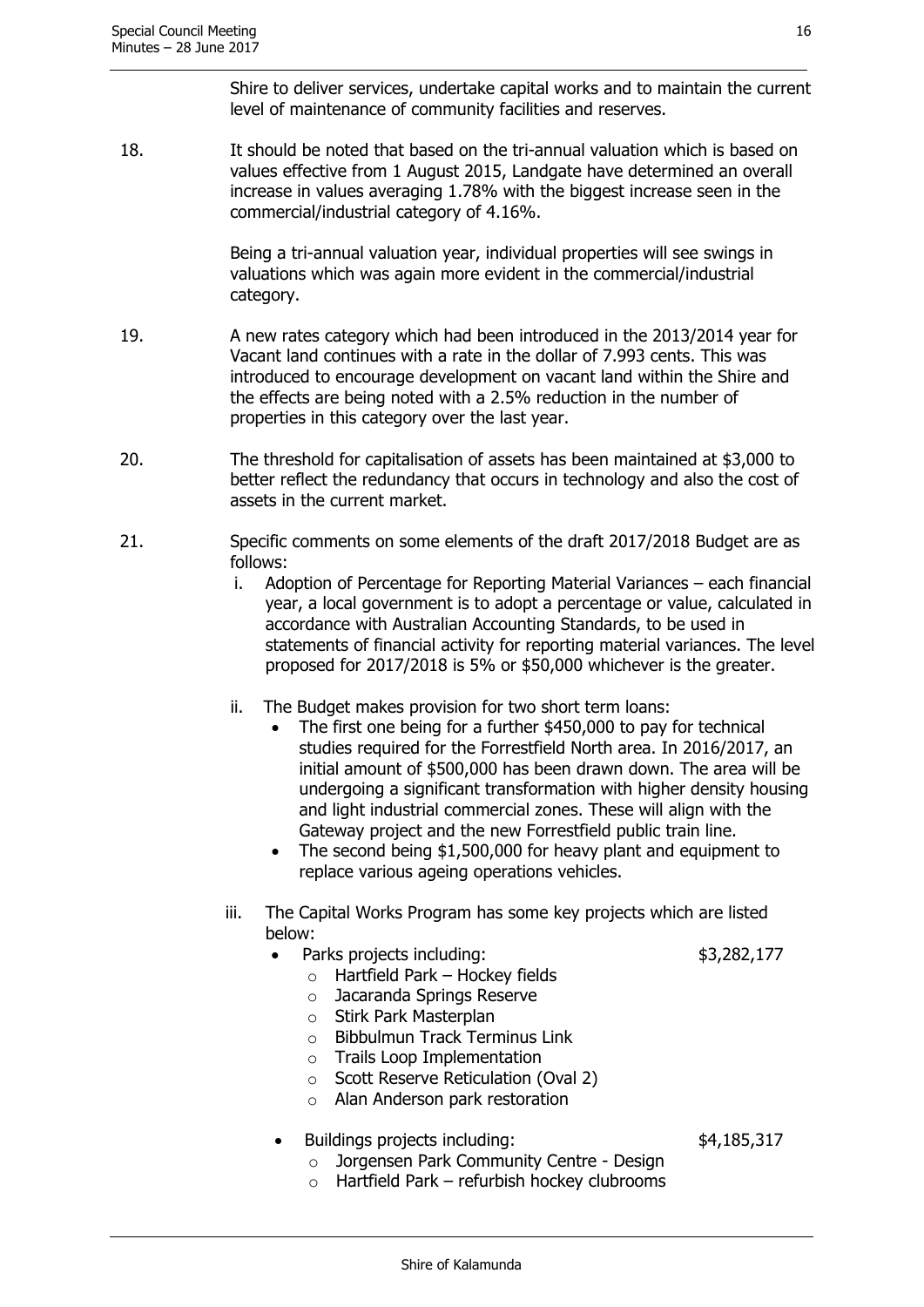- o Forrestfield Skate Park Toilet Block
- o Kalamunda History Village Locomotive restoration
- o Pickering Brook Sports Club roof replacement
	- $\circ$  Ray Owen Recreation Reserve power upgrade
- Major road construction projects including:  $$8,230,899$ 
	- o Wittenoom Road Traffic Calming
	- o Wandoo Road Traffic Treatments
	- o Abernethy Road/Grogan Intersection
	- o Kalamunda Road/Newburn Road
	- o Adelaide Street Traffic Treatments
	- o Mundaring Weir Road Reconstruction
	- o Canning Rd Traffic and Pedestrian Treatment
	- o Canning Rd Pomeroy Rd to Welshpool Rd East
	- o Canning Rd Kalamunda Rd to Recreation Rd
	- $\circ$  Abernethy Road Design and Approvals for railway extension Dual Carriageway Design
	- $\circ$  Patterson Rd Reconstruct and widen
- Major drainage Kalamunda Town Centre \$1,092,500
- iv. Sanitation and Household Refuse Rubbish Rate. Details of the costs of this service are shown separately in the attached Budget. Both the standard and the pensioner charges have increased by 4% and 7% to \$530 and \$300 respectively. These increases are primarily necessitated by the significant increase by the State Government landfill levy on putrescible waste to \$65/Tonne from \$60/Tonne, inert waste to \$60/Tonne from \$50/Tonne effective from 1 July 2017.

The 50% pensioner discount which was capped in 2015/16 results in the rebate of \$230 being retained and is funded through an increase in the waste charge to all non-pensioner properties. This ensures the waste budget is cost neutral and not funded from the rates levied.

It is proposed to continue with the unlimited free tip passes for residential properties. The vouchers allow for waste to be taken to the Walliston Transfer Station or Red Hill Landfill Site in trailers (6x4), utilities or vans.

The Shire is also investing in new equipment to bring about:

- More efficiencies in the separation, movement and compaction of materials collected at the transfer station;
- Improved recycling at community groups, clubs and reserves.
- v. Significant reserve fund movements back to Municipal Funds are for:
	- Building and maintenance projects **\$880,588**
	- Forrestfield Industrial Area Scheme Stage 1 \$2,873,290
	- Un-expended Capital Works and Specific Grants \$5,816,793
	- Long Service Leave  $$612,543$

Estimated Year End Position - 30 June 2017. The estimated unaudited year end (2016/2017) position is a cash surplus of \$3,323,060 against a 30 June 2018 forecasted closing position surplus of \$3,186,181 which shows the Shire is operating on a sustainable basis.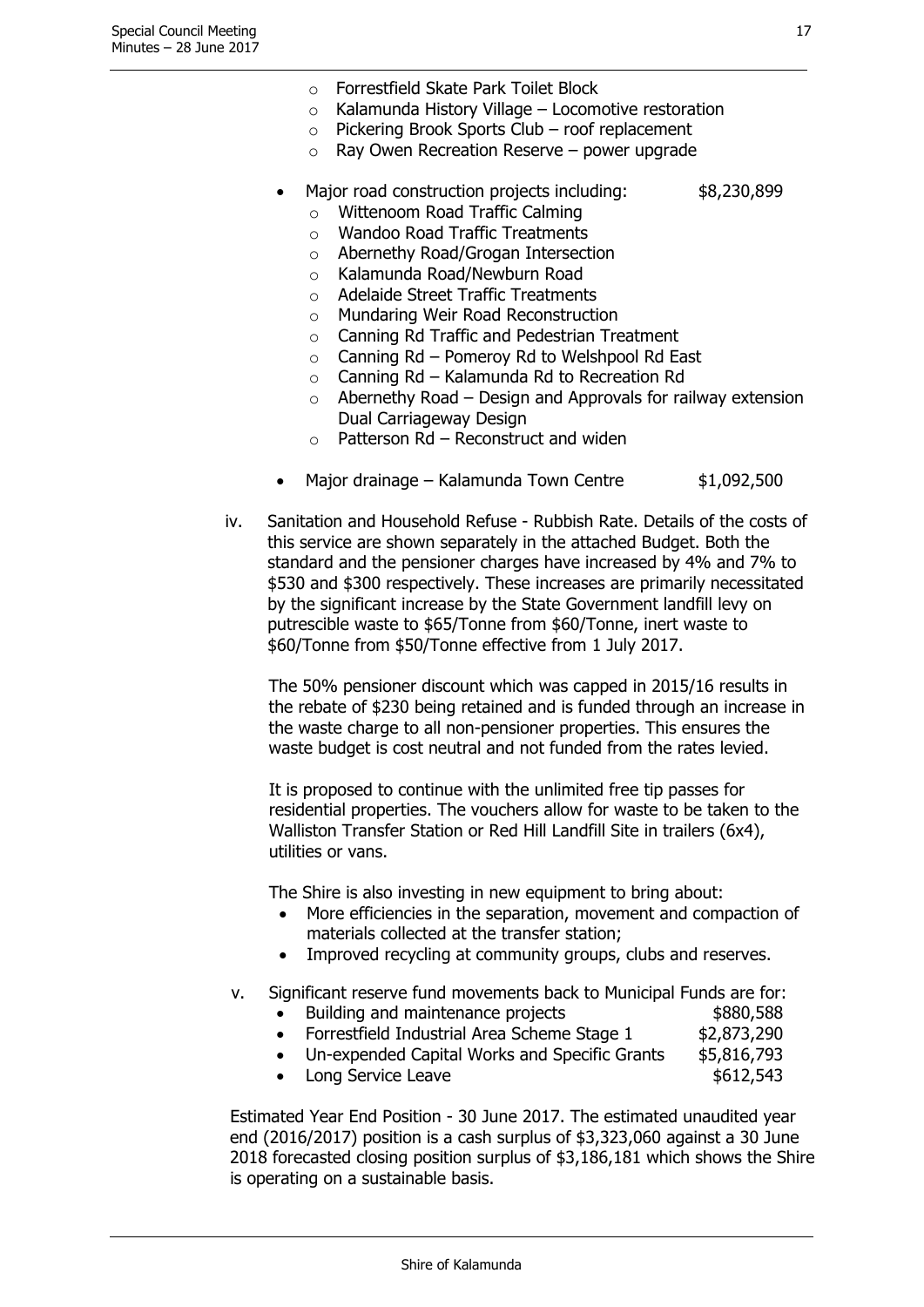# **STATUTORY AND LEGAL CONSIDERATIONS**

- 22. Section 6.2 of the Local Government Act 1995 requires a local government to adopt its budget prior to 31 August each year.
- 23. Divisions 5 and 6 of Part 6 of the *Local Government Act 1995* refers to the setting of budgets and the raising of rates and fees and charges. The 2017/2018 Budget as presented is considered to meet these statutory obligations.

## **POLICY CONSIDERATIONS**

24. The Budget has been developed based on the principles contained in the Kalamunda Accountable: Long Term Financial Plan to 2026.

# **COMMUNITY ENGAGEMENT REQUIREMENTS**

#### **Internal Referrals**

- 25. The Shire has had extensive meetings with senior management and the executive team commencing in March and throughout May 2017 to closely review budget line items..
- 26. The Shire held a Strategic Service Review meeting with Councillors in February 2017 which was subsequently followed by various budget briefings on 8, 15, and 23 May and 8 June 2017 discussing all aspects of the budget formulation.

#### **External Referrals**

27. The Shire has met its statutory obligations with respect to community consultation whereby a Notice of Intention to Levy Differential Rates was advertised in the local newspapers from 3 June 2017.

> The Objects and Reasons for raising differential rates have been made available for inspection at the Administration Centre, Shire Libraries and the Shire's Website.

- 28. A period of 21 days was provided for public comment concluding on 23 June 2017. At the date of publishing the agenda for the Adoption of the Budget four objections to the rate rise have been received and responded to accordingly.
- 29. Specific financial implications are as outlined in the Details section of this report and in the attached 2017/2018 Budget document.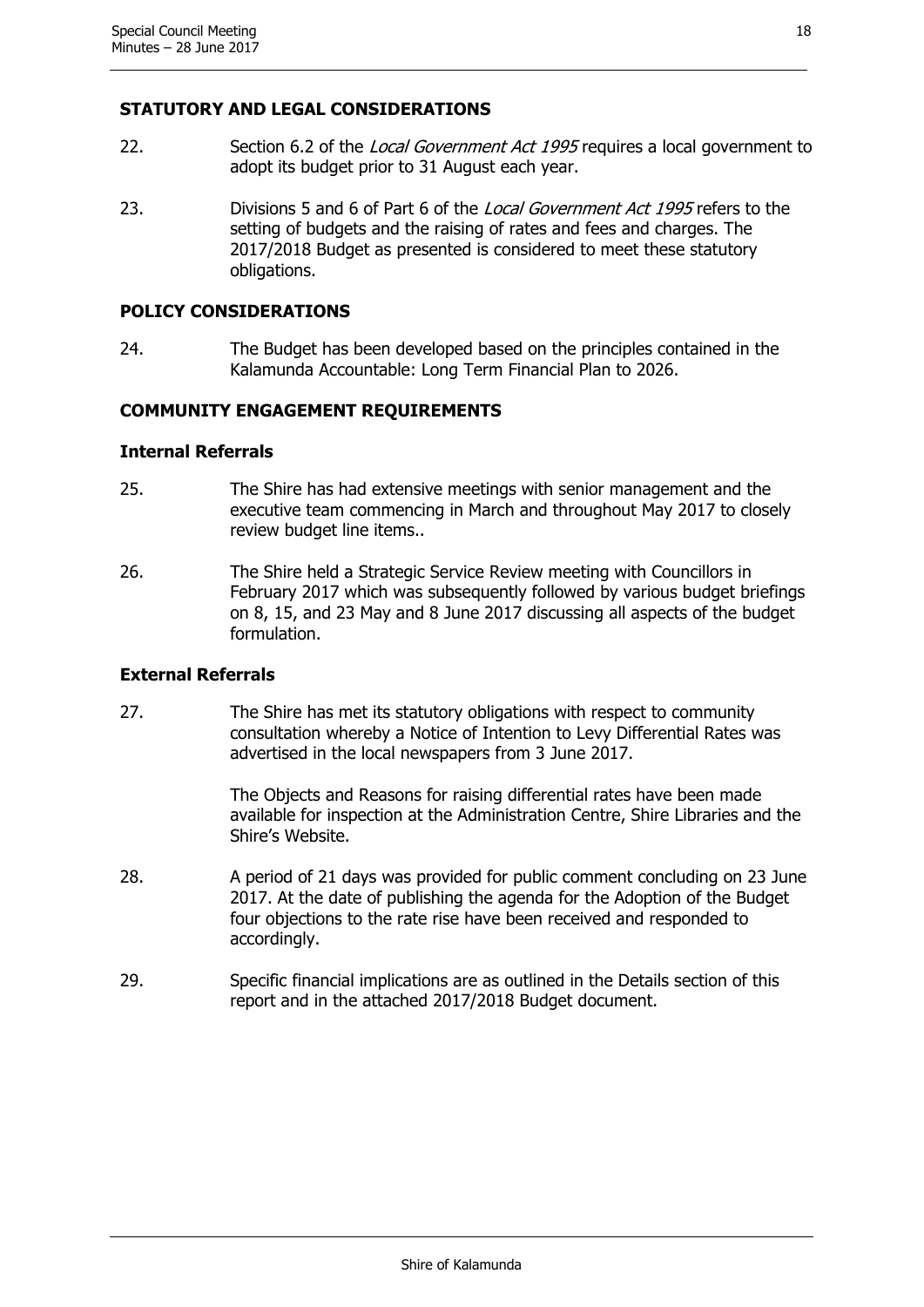# **STRATEGIC COMMUNITY PLAN**

# **Strategic Planning Alignment**

30. Kalamunda Advancing: Strategic Community Plan to 2026

OBJECTIVE 6.8 - To ensure financial sustainability through the implementation of effective financial management, systems and plans

Strategy 6.8.1 Develop and regularly review the Long Term Financial Plan for the Shire.

### **SUSTAINABILITY**

#### **Social Implications**

31. The Budget has been developed to align with the prioritised needs of community infrastructure and services. Long term plans such as the Strategic Asset Management Plan and the Community Facilities Plan will be the strategic documents that identify and prioritise community infrastructure. Ongoing service reviews will continue to ensure community services are relevant and efficient.

#### **Economic Implications**

- 32. The Budget has been developed to align with the economic implications occurring in the Shire. The Budget addresses the ongoing development of future industrial land in Forrestfield, as well as land development opportunities throughout the Shire. The Budget is focused on meeting current service needs as well as providing for the future.
- 33. The Local Planning Strategy will guide development within the Shire over the next 20 years.

# **Environmental Implications**

34. The Budget has been developed to align with the environmental priorities outlined in the Shire's Strategic Plan. Funding has been allocated for a range of environmental initiatives within the operating program. An Environmental Reserve was established and additional funds from proceeds of land sales have been set aside to fund a greater level of environmental initiatives.

# **RISK MANAGEMENT CONSIDERATIONS**

35. **Risk**: Declining economy adversely impacts capacity of Ratepayers to pay rates.

| <b>Likelihood</b>        | <b>Consequence</b>                                                                                                                 | Rating |
|--------------------------|------------------------------------------------------------------------------------------------------------------------------------|--------|
| Possible                 | Significant                                                                                                                        | High   |
| <b>Action / Strategy</b> |                                                                                                                                    |        |
| debts to the Shire.      | Monthly management reports are reviewed by the Shire.<br>Debt collection strategies are in place to assist ratepayers manage their |        |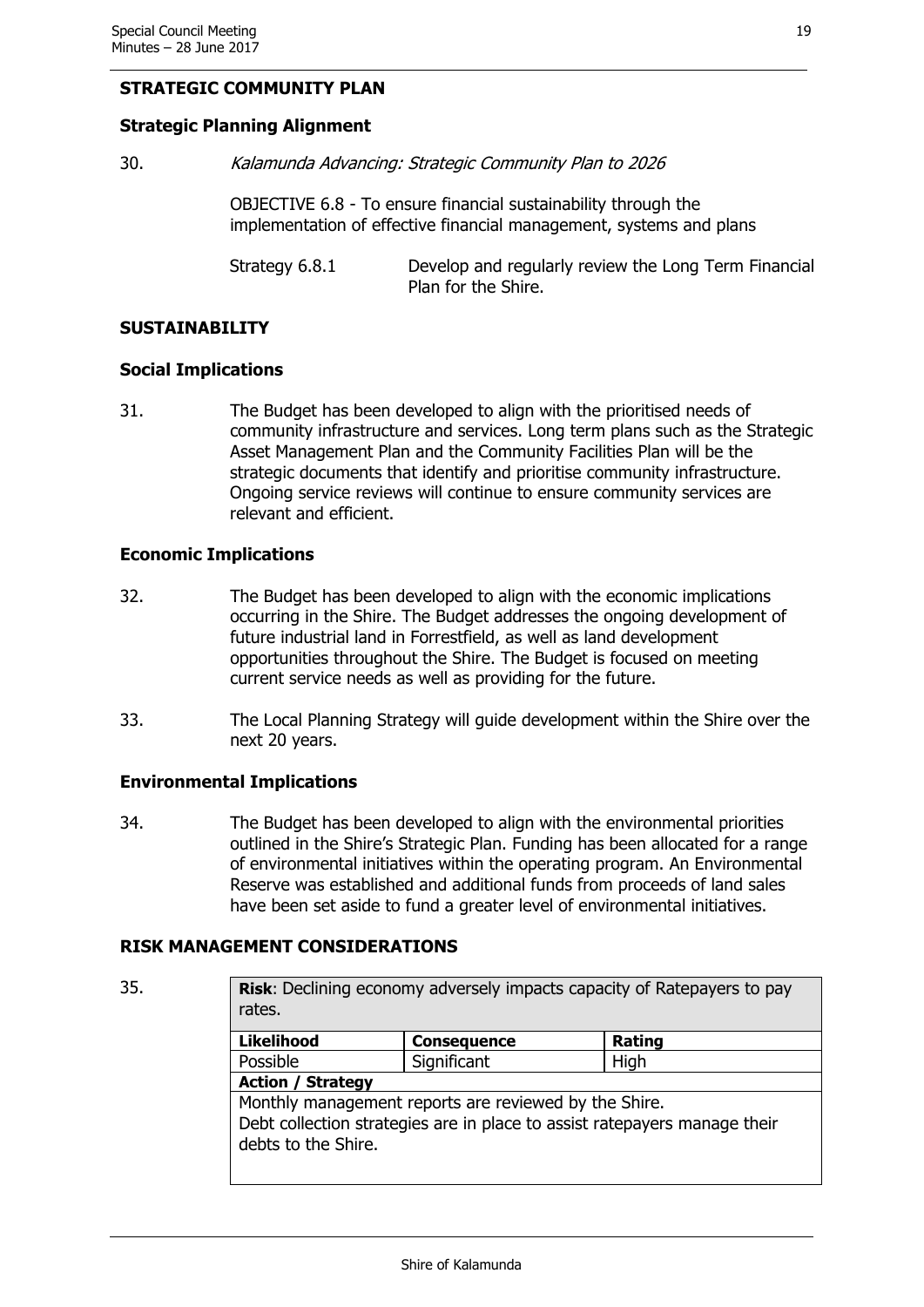| Risk: Understatement of capital works program                                                                                                                                                                                                                                                                                        |                                                                         |                                                                         |  |
|--------------------------------------------------------------------------------------------------------------------------------------------------------------------------------------------------------------------------------------------------------------------------------------------------------------------------------------|-------------------------------------------------------------------------|-------------------------------------------------------------------------|--|
| <b>Likelihood</b>                                                                                                                                                                                                                                                                                                                    | <b>Consequence</b>                                                      | Rating                                                                  |  |
| Possible                                                                                                                                                                                                                                                                                                                             | Significant                                                             | High                                                                    |  |
| <b>Action / Strategy</b>                                                                                                                                                                                                                                                                                                             |                                                                         |                                                                         |  |
| well costed prior to implementation.                                                                                                                                                                                                                                                                                                 |                                                                         | Improved Asset Management procedures to ensure that project designs are |  |
| If revised costings are higher than budgeted, the project budget could<br>either be varied at budget review from internal savings to allow for project<br>to progress if determined critical to the community, deferred to the<br>following year or cancelled.                                                                       |                                                                         |                                                                         |  |
|                                                                                                                                                                                                                                                                                                                                      | <b>Risk: Non-compliance with Financial Regulations</b>                  |                                                                         |  |
| <b>Likelihood</b>                                                                                                                                                                                                                                                                                                                    | <b>Consequence</b>                                                      | Rating                                                                  |  |
| <b>Unlikely</b>                                                                                                                                                                                                                                                                                                                      | Significant                                                             | Medium                                                                  |  |
| <b>Action / Strategy</b>                                                                                                                                                                                                                                                                                                             |                                                                         |                                                                         |  |
|                                                                                                                                                                                                                                                                                                                                      | The budget report is scrutinized by the Shire's Governance and Internal |                                                                         |  |
|                                                                                                                                                                                                                                                                                                                                      | Audit departments to ensure that all statutory requirements are met.    |                                                                         |  |
| Risk: Budget Adoption is delayed                                                                                                                                                                                                                                                                                                     |                                                                         |                                                                         |  |
| <b>Likelihood</b>                                                                                                                                                                                                                                                                                                                    | <b>Consequence</b>                                                      | Rating                                                                  |  |
| Unlikely                                                                                                                                                                                                                                                                                                                             | Critical                                                                | Extreme                                                                 |  |
| <b>Action / Strategy</b>                                                                                                                                                                                                                                                                                                             |                                                                         |                                                                         |  |
| Emergency spending is approved by Council until budget is adopted.<br>All project and non-discretionary work is dis-continued.<br>Staff affected by the delays in projects are sent on forced annual leave.<br>Bank Overdraft facility is activated to supplement cash flows.<br>Payments to suppliers may need to be re-negotiated. |                                                                         |                                                                         |  |

# **OFFICER COMMENT**

- 36. The 2017/2018 Budget continues to reflect the decision taken by the Council in 2009 to address the issue of the historic under funding of asset maintenance and renewal. It continues the objective of delivering a responsible budget that enables further improvements to the Shire's financial ratios. A dedicated reserve called the Asset Enhancement Reserve was created in 2015/2016 to allow the Shire to reduce the infrastructure gap.
- 37. The 2017/2018 Budget has been guided by the LTFP that provides a blueprint for effective long term financial planning which is in alignment with the Department of Local Government and Communities Integrated Planning Framework.
- 38. Following three years of significant growth in capital works projects which resulted in a depletion of the Shire's Reserves in 2011/2012, the Shire implemented its alternative funding strategy to develop and sell land assets. The Shire has been able to transfer significant proceeds to the Land and Property Reserve through the course of the past three years. The Shire is ensuring this work continues and has reflected this in the LTFP. However, for 2017/2018 there are no sales budgeted in light of the saturated housing market allowing for further development of the sites targeted.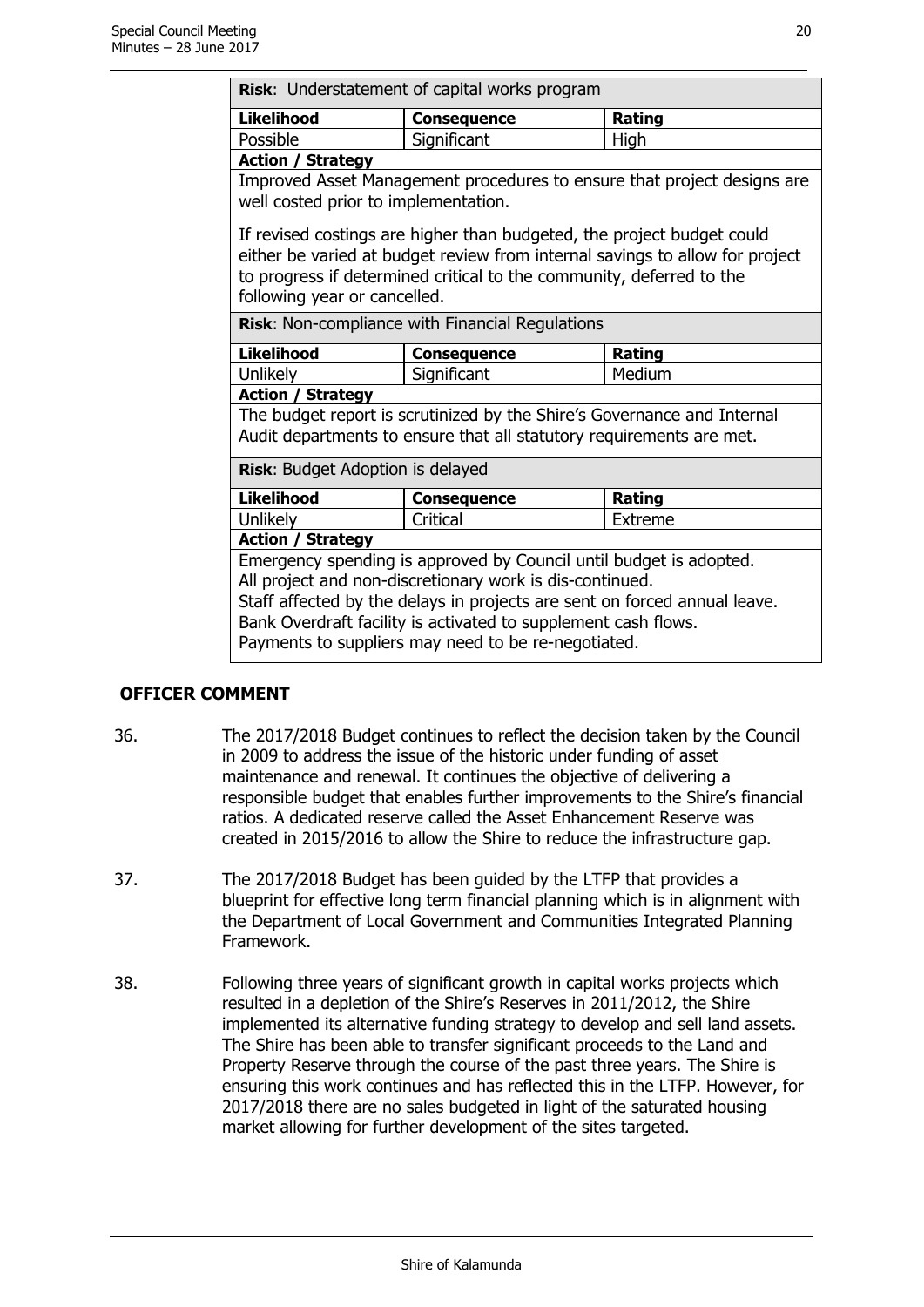- 39. Continued cash flow management will be crucial in 2017/2018 to ensure the Shire's Reserves are maintained. The Shire will ensure its operating income growth continues to exceed cash operating expenditure by closely monitoring and managing activities and programs.
- 40. The Councillor fees and allowances for 2017/2018 have been set in accordance with the Salaries and Allowances Tribunal (SAT) determination of 17 April 2017. SAT determined there will be no increase in remuneration, fees expenses or allowances ranges provided to CEO's and elected members in light of the serious economic conditions facing Western Australia.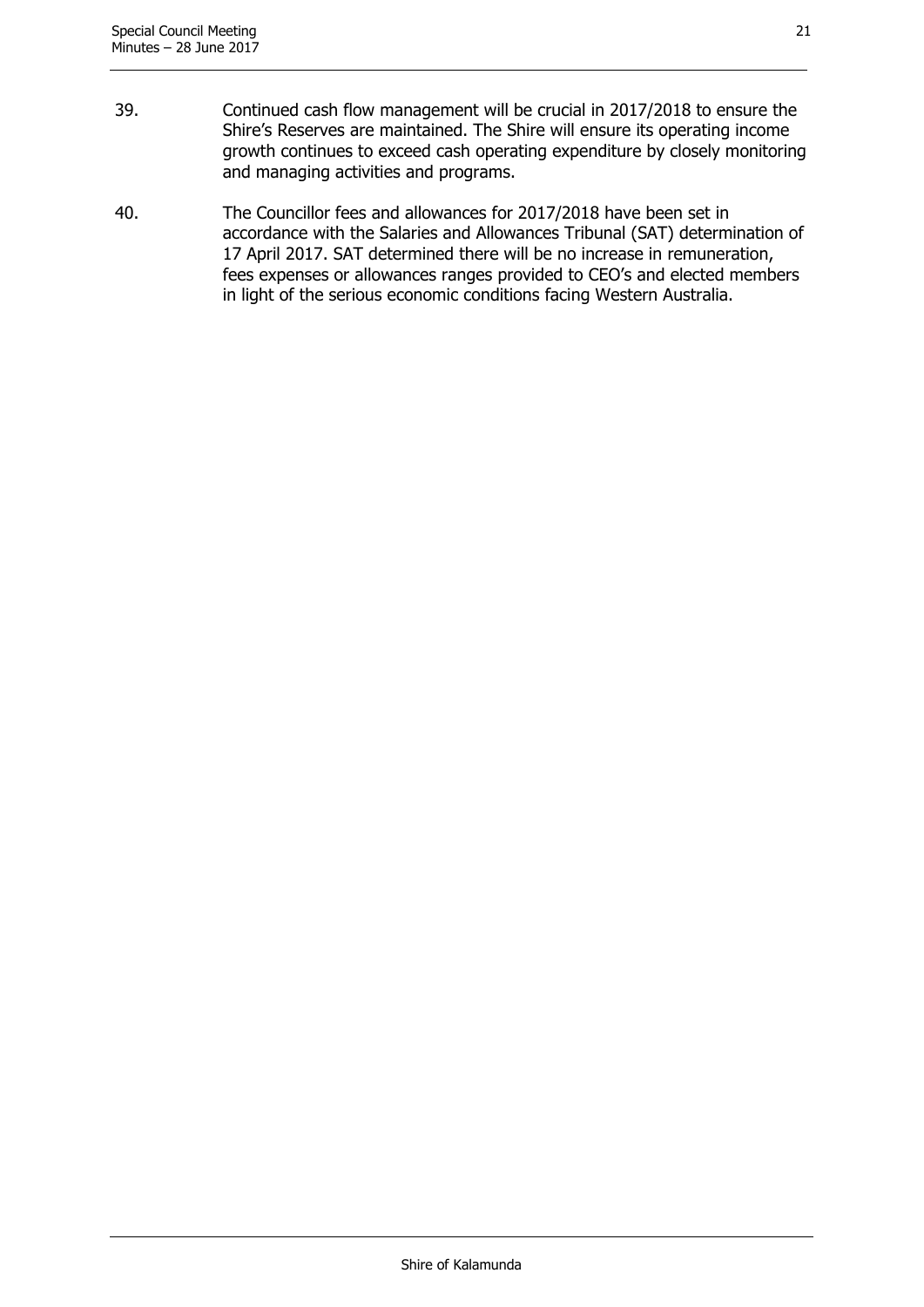# **2017/2018 BUDGET RECOMMENDATIONS**

#### **PART 1 – Councillor Fees and Allowances for 2017/2018**

#### **Voting Requirements: Absolute Majority**

#### RESLOLVED SCM 113/2017

That Council:

| 1.        | Pursuant to Section 5.99 of the <i>Local Government Act 1995</i> and Regulation<br>34 of the Local Government [Administration] Regulations 1996 adopts the<br>following annual fees for the payment of Councillors in lieu of individual<br>meeting attendance fees:-          |                      |
|-----------|--------------------------------------------------------------------------------------------------------------------------------------------------------------------------------------------------------------------------------------------------------------------------------|----------------------|
|           | <b>Shire President</b><br>Councillors                                                                                                                                                                                                                                          | \$30,841<br>\$23,000 |
| 2.        | Pursuant to Section 5.99A (b) of the <i>Local Government Act 1995</i> and<br>Regulations 34A and 34AA of the Local Government [Administration]<br>Regulations 1996, adopts the following annual allowances:-                                                                   |                      |
|           | Telecommunications, Communication and Technology<br>Allowance<br><b>Travel Allowance</b>                                                                                                                                                                                       | \$3,500<br>\$50      |
| 3.        | Pursuant to Section 5.98 (5) (b) of the <i>Local Government Act 1995</i> and<br>Regulation 33 of the Local Government [Administration] Regulations 1996,<br>adopts the following annual local government allowance to be paid in<br>addition to the annual meeting allowance:- |                      |
|           | <b>Shire President</b>                                                                                                                                                                                                                                                         | \$62,727             |
| 4.        | Pursuant to Section 5.98 (A) of the Local Government Act 1995 and<br>Regulation 33A of the Local Government [Administration] Regulations 1996,<br>adopts the following annual local government allowance to be paid in<br>addition to the annual meeting allowance:-           |                      |
|           | Deputy Shire President                                                                                                                                                                                                                                                         | \$15,682             |
| Moved:    | <b>Cr Geoff Stallard</b>                                                                                                                                                                                                                                                       |                      |
| Seconded: | <b>Cr John Giardina</b>                                                                                                                                                                                                                                                        |                      |
| Vote:     | CARRIED UNANIMOUSLY / ABSOLUTE MAJORITY (10/0)                                                                                                                                                                                                                                 |                      |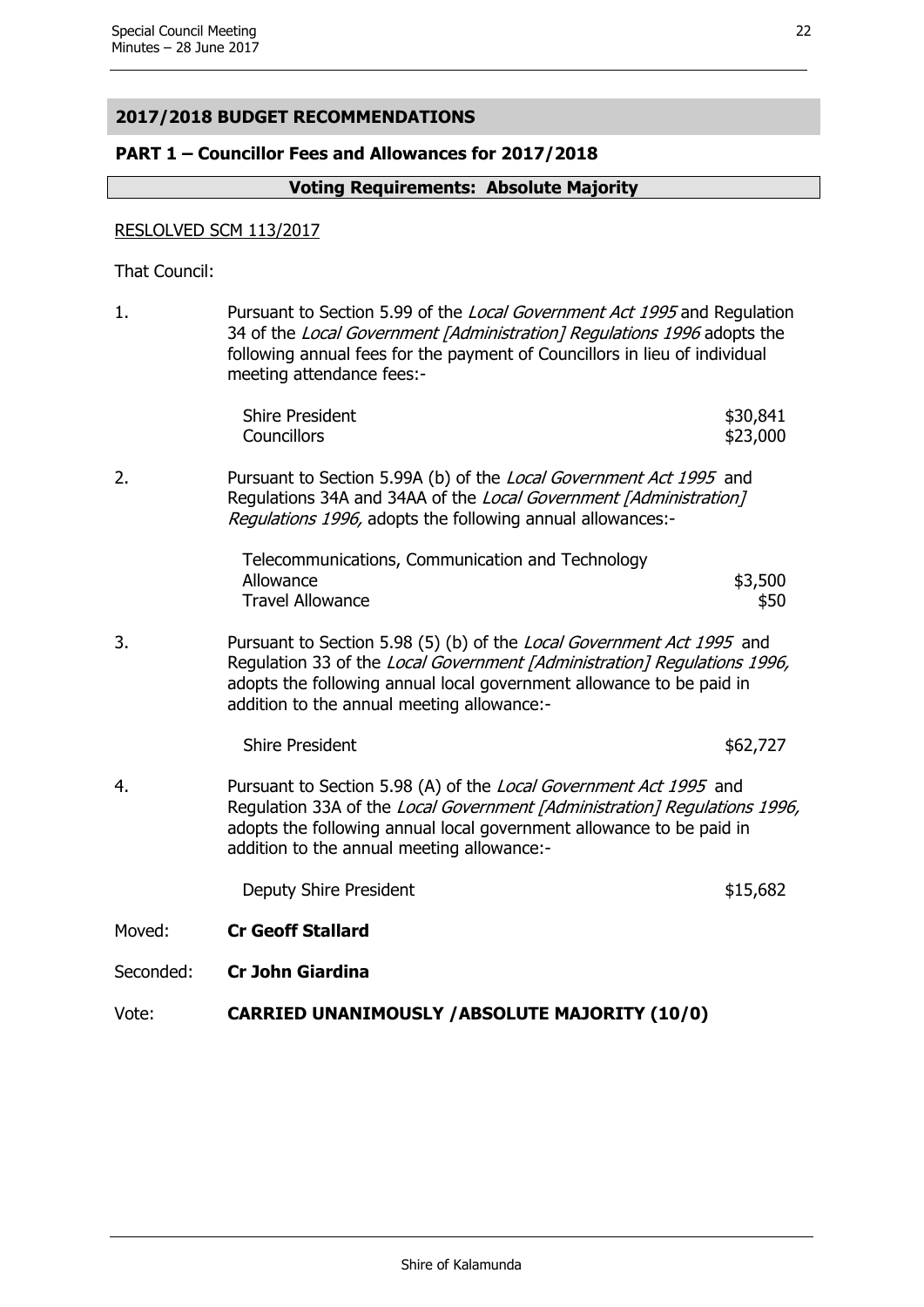# **PART 2 – Schedule of Fees and Charges for 2017/2018**

#### **Voting Requirements: Absolute Majority**

#### RESLOLVED SCM 114/2017

That Council:

- 1. Pursuant to Section 6.16 of the Local Government Act 1995, adopts the Hall Hire, Community Recreation Facilities Charges and Reserve Hire – Outdoor Activities Charges as per (Attachment 1).
- 2. Adopt the fees and charges for Regulatory and Other Services as per (Attachment 1).
- 3. Pursuant to Regulation 53 of the Building Regulations 2012, adopts a swimming pool inspection fee of \$44.
- 4. Pursuant to Section 6.51 of the Local Government Act 1995 and Regulation 70 of the Local Government [Financial Management] Regulations 1996, impose an interest charge of 11% on all rates and service charges including the refuse charge, Waste Avoidance and Resource Recovery Levy and swimming pool inspection fee that are not paid by the due date.
- 5. Pursuant to Section 6.45 of the Local Government Act 1995 and Regulation 67 of the Local Government [Financial Management] Regulations 1996, adopt an instalment administration charge where the owner has elected to the payment of rates and service charges through an instalment option by charging a:
	- (a) \$7 administration charge where a property owner elects to payment of rates and service charges on a two instalment option; or
	- (b) \$21 administration charge where a property owner elects to payment of rates and service charges on a four quarterly instalment option.
- 6. Pursuant to Section 6.45 of the Local Government Act 1995 and Regulation 68 of the Local Government [Financial Management] Regulations 1996, adopt an instalment interest charge where the owner has elected to the payment of rates and service charges through an instalment option by charging 5.5% as prescribed:

A query was clarified by for Cr Geoff Stallard before the vote took place.

Moved: **Cr Noreen Townsend**

Seconded: **Cr Sara Lohmeyer**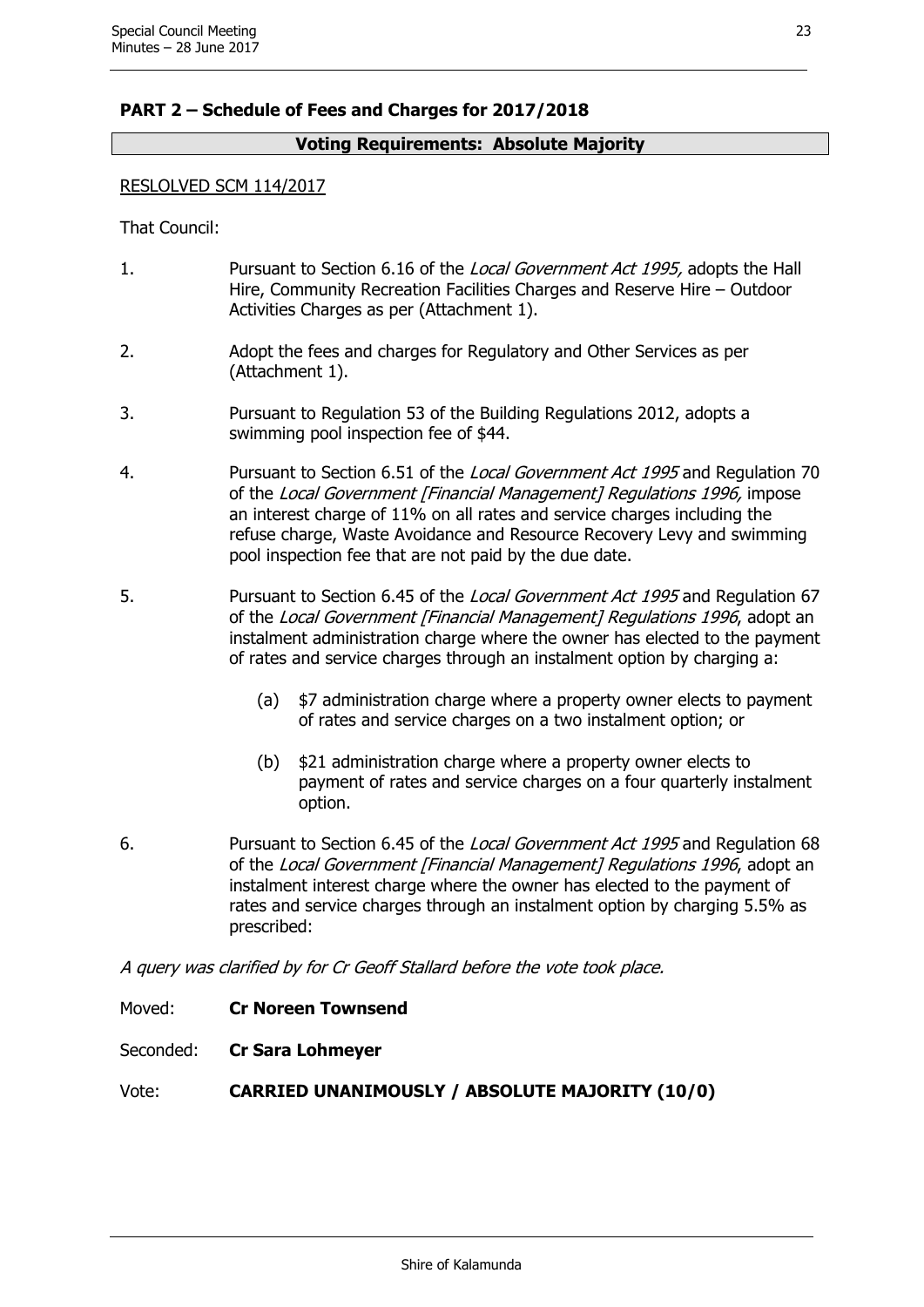# **PART 3 – Waste and Rubbish Charges for 2017/2018**

#### **Voting Requirements: Absolute Majority**

#### RESLOLVED SCM 115/2017

That Council:

- 1. Pursuant to Section 67 of the *Waste Avoidance and Resources Recovery Act* 2007, adopt the following charges for the removal and deposit of domestic and commercial waste:
	- i. Domestic / Commercial Service
		- a. Ordinary domestic collection/disposal service including kerbside recycling service to be set at \$530 and any additional general waste bin at \$637 or recycling bin at \$165;
		- b. Eligible pensioners a concession rate for the domestic collection/disposal service including kerbside recycling service of \$300. Additional services will be as specified above in (a).
		- c. Residential multi-unit service to be set at \$426 and Residential other domestic service to be set at \$495.
		- d. Residential multi-unit eligible pensioners a concession rate for the service of \$300.
		- e. Credit for residential properties who cannot access the skip bin service \$(46).
		- f. Commercial and Industrial collection and disposal of both general and recyclable waste service of \$1,008 and additional service for both general and recycling bin at \$1,261.
		- g. Community and sporting clubs collection and disposal of general waste will be \$1.43 per litre for a 120 litre bin or \$0.29 for a 240 litre recyclable waste bin.
		- h. Community Event collection and disposal of general waste will be \$188 for a 240 litre general Waste bin, \$104.50 for a 240 litre recycling waste bin and a \$108.50 additional fee for disposal of contaminated recycling waste bin.

#### ii. Walliston Transfer Station

The deposit of rubbish at Walliston Transfer Station and Collection of specific items will be charged as follows:-

| Description - Resident charges only                          |        |
|--------------------------------------------------------------|--------|
| Collection of Whitegoods or Mattresses (up to 2 items) (non- |        |
| pensioner)                                                   | 23.00  |
| Collection of Whitegoods or Mattresses (up to 2 items)       |        |
| (pensioner)                                                  | 7.35   |
| Standard Car & Motor Cycle Tyre, each (maximum of 5/entry)   | 11.30  |
| Four Wheel Drive Tyre, each (maximum of 5/entry)             | 20.30  |
| Truck Tyres, each (maximum of 2/entry)                       | 30.70  |
| Compost Bin (including delivery)                             | 53.00  |
| Worm Farm (including Delivery)                               | 146.50 |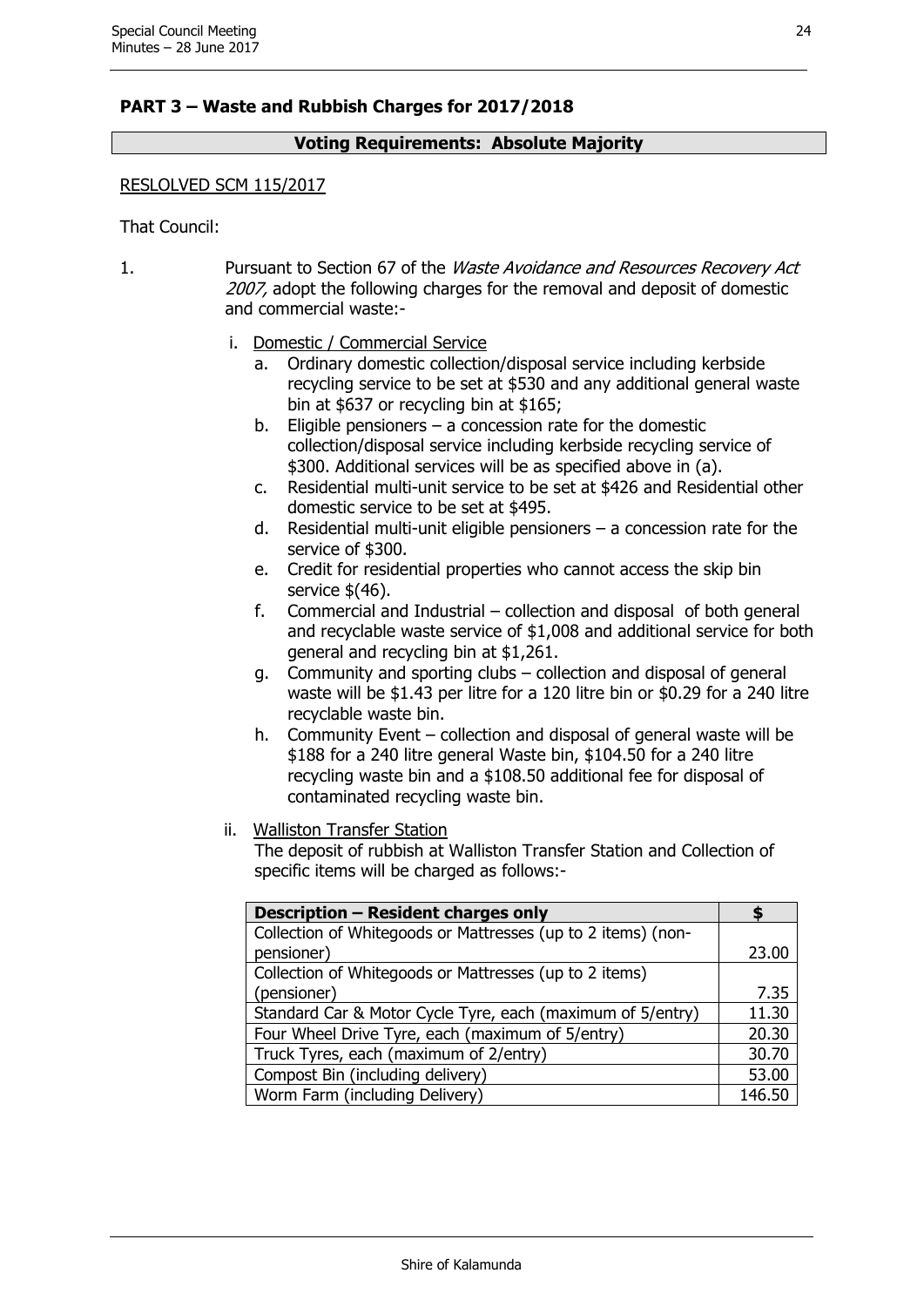| Description - Non-Resident charges only                       |        |
|---------------------------------------------------------------|--------|
| Clean Greenwaste per tonne (minimum charge $0.5t = $21.50$ )  | 44.00  |
| Mixed Waste - Car/Station Wagon/Utes or Trailer only          | 63.50  |
| Mixed Waste - Vehicle & Trailer combination - up to 7 x 5, no |        |
| trucks                                                        | 112.00 |
| Mixed Waste $-$ small trucks up to 2 tonnes                   | 123.50 |
| Mattress disposal fee (residents) (max 5/entry)               | 20.60  |
| Standard Car & Motor Cycle Tyre, each (maximum of 5/entry)    | 12.60  |
| Four Wheel Drive Tyre, each (maximum of 5/entry)              | 24.50  |
| Truck Tyres, each (maximum of 2/entry)                        | 36.40  |

iii. Waste Avoidance and Resources Recovery Levy Adopt a levy of \$0.0004180 against the Property's GRV valuation as provided by Landgate with a minimum charge of \$20 on all properties.

Moved: **Cr Michael Fernie**

Seconded: **Cr Geoff Stallard**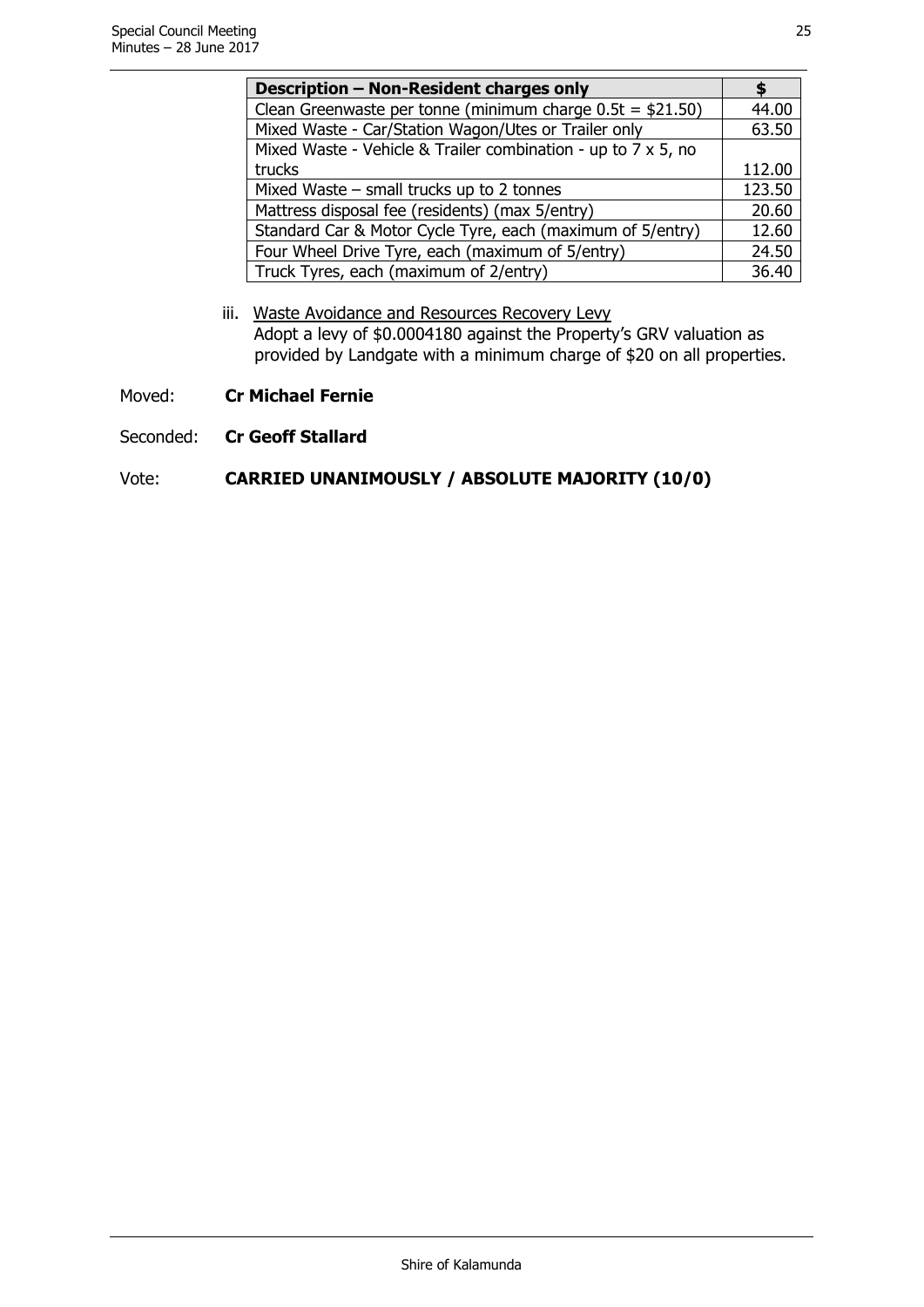# **PART 4 – Municipal Fund Budget For 2017/2018**

#### **Voting Requirements: Absolute Majority**

#### RESLOLVED SCM 116/2017

That Council:

- 1. Pursuant to the provisions of Section 6.2 of the Local Government Act 1995 and the Part 3 Local Government [Financial Management] Regulations 1996, adopt the Municipal Fund Budget (with the inclusion of the Kalamunda Sporting Precinct – Kostera Oval Lighting Project) as contained in (Attachment 3), Statutory Statements and Notes (including supplementary information) for the year ending 30 June 2018.
- Moved: **Cr John Giardina**
- Seconded: **Cr Geoff Stallard**

| Vote: | For                                      | <b>Against</b>           |
|-------|------------------------------------------|--------------------------|
|       | <b>Cr Michael Fernie</b>                 | <b>Cr Dylan O'Connor</b> |
|       | <b>Cr John Giardina</b>                  |                          |
|       | <b>Cr Geoff Stallard</b>                 |                          |
|       | <b>Cr Allan Morton</b>                   |                          |
|       | <b>Cr Brooke O'Donnell</b>               |                          |
|       | <b>Cr Noreen Townsend</b>                |                          |
|       | <b>Cr Sara Lohmeyer</b>                  |                          |
|       | <b>Cr Sue Bilich</b>                     |                          |
|       | <b>Cr Andrew Waddell</b>                 |                          |
|       | <b>CARRIED / ABSOLUTE MAJORITY (9/1)</b> |                          |

Debate took place.

Cr Dylan O'Connor foreshadowed an alternative motion, however as the Substantive Motion received a Mover and Seconder it was put to the vote and Carried, therefore the alternative motion did not proceed.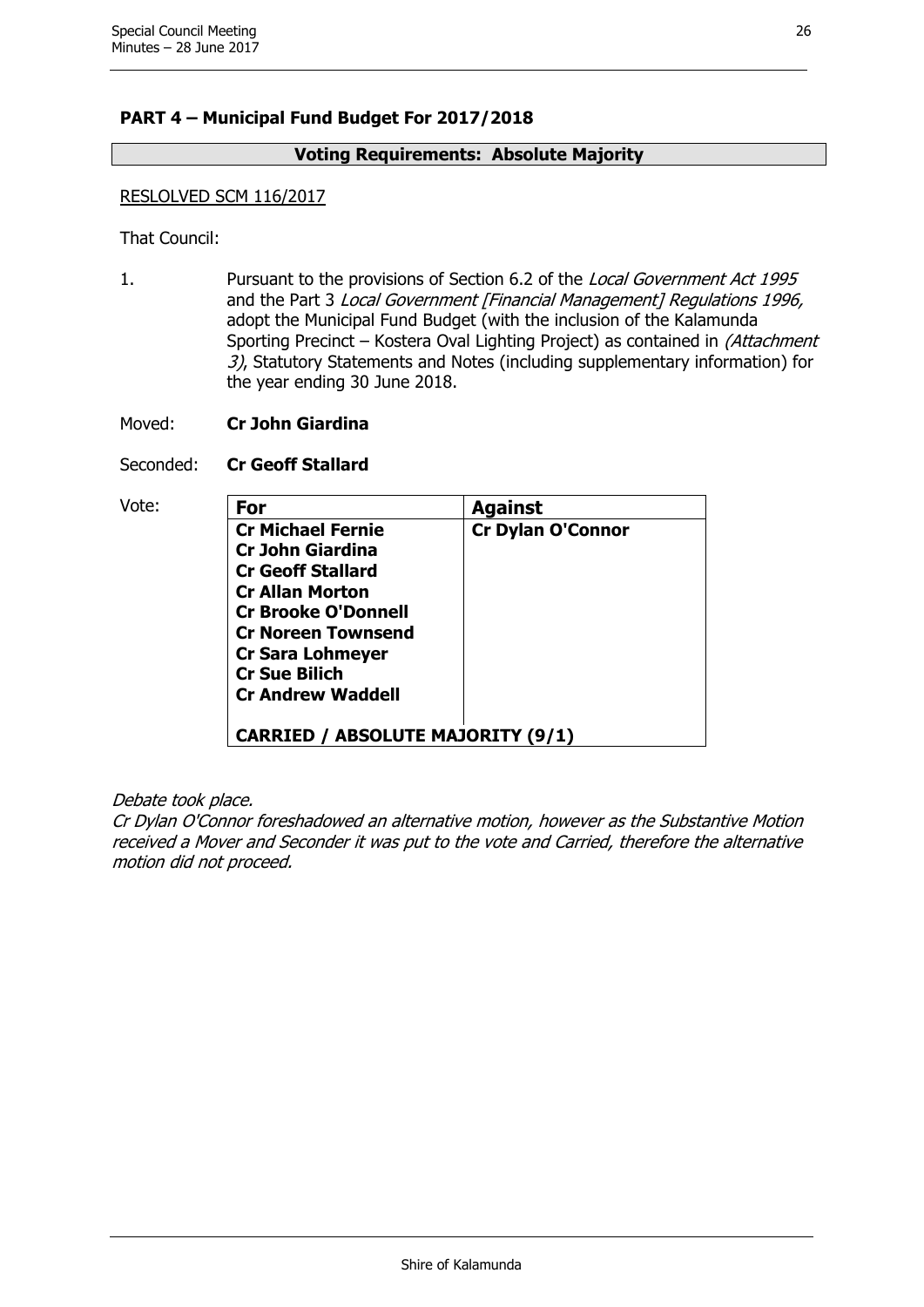#### **PART 5 – General and Minimum Rates, Instalment Payment Arrangements and Incentives for Early Payments for 2017/2018**

#### **Voting Requirements: Absolute Majority**

#### That Council:

- 1. Pursuant to Sections 6.32, 6.33, 6.34 and 6.35 of the Local Government Act 1995 impose the following differential general and minimum rates on Gross Rental and Unimproved Values adopted for the purpose of yielding the deficiency disclosed by the Municipal Fund Budget at Item 13 **Part 4 item 1.**
	- 1.1 General Rates

| • General - Gross Rental Values (GRV)<br>Industrial/Commercial - GRV<br>$\bullet$<br>• Vacant Land $-$ GRV<br>General - Unimproved Values (UV)<br>• Commercial $-$ UV    | 5.8310 cents in the dollar<br>6.4820 cents in the dollar<br>7.9930 cents in the dollar<br>0.3236 cents in the dollar<br>0.3878 cents in the dollar |
|--------------------------------------------------------------------------------------------------------------------------------------------------------------------------|----------------------------------------------------------------------------------------------------------------------------------------------------|
| 1.2 Minimum Rates<br>• General - Gross Rental Values(GRV)<br>Industrial/Commercial – GRV<br>Vacant Land – GRV<br>General - Unimproved Values (UV)<br>• Commercial $-$ UV | \$865<br>\$1080<br>\$730<br>\$865<br>\$1080                                                                                                        |
| 1.3 Instalment Arrangements<br>Pursuant to Section 6.45 of the Local Government Act 1995 and                                                                             |                                                                                                                                                    |

#### 1.3 Instalment Arrangements

Pursuant to Section 6.45 of the Local Government Act 1995 and Regulation 64(2) of the Local Government (Financial Management) Regulations 1996, nominate the following due dates for the payment of rates in full and by instalments:-

| Full payment                                                 | 16 August 2017                     |
|--------------------------------------------------------------|------------------------------------|
| <b>Two Payment Option</b><br>First Payment<br>Second Payment | 16 August 2017<br>15 December 2017 |
| Four Payment Option                                          |                                    |
| <b>First Payment</b>                                         | 16 August 2017                     |
| Second Payment                                               | 16 October 2017                    |
| Third Payment                                                | 15 December 2017                   |
| Fourth (Final) Payment                                       | 16 February 2018                   |

1.4 Incentives for Early Payment of Rates

Pursuant to Section 6.46 of the Local Government Act 1995, offers the following incentive prizes to ratepayers who have paid their rates in full:

• 1 cash prize of \$5,000 donated by the Shire of Kalamunda.

Pursuant to Section 6.46 of the Local Government Act 1995, offers the following incentive prizes to ratepayers who pay via instalments:

• 3 prizes of \$1,000 donated by the Shire of Kalamunda towards the winners outstanding rates and charges amounts due.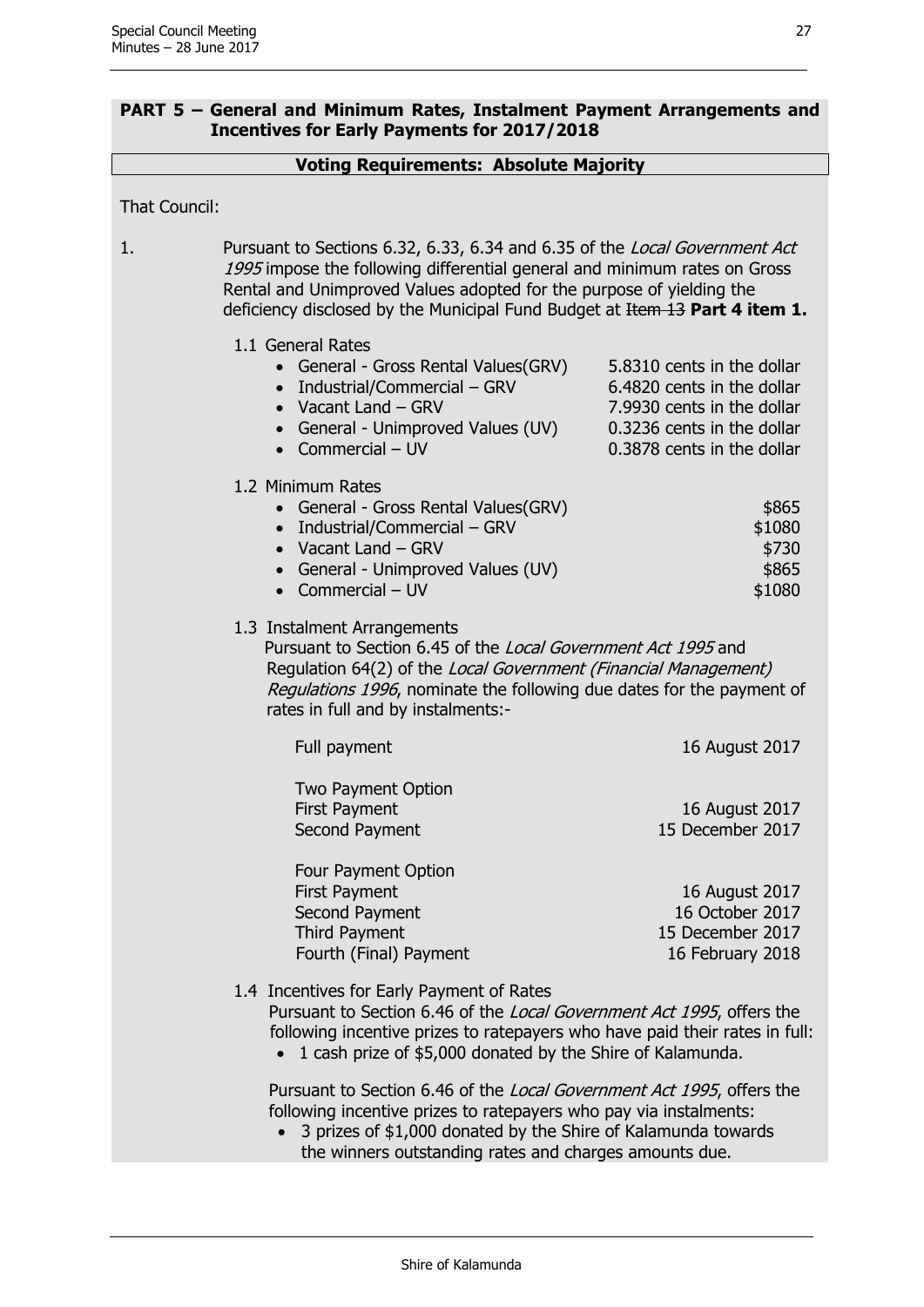• 2 double passes to a concert preformed and donated by the Western Australian Symphony Orchestra.

Pursuant to Section 6.46 of the *Local Government Act 1995*, offers the following incentive prizes to ratepayers who register to receive their future rates notices electronically:

- 1 cash prize of \$1,000 donated by the Commonwealth Bank of Australia.
- 1 \$500 passbook account donated by the Bendigo Bank Forrestfield & High Wycombe Community Bank.
- 2 Samsung Galaxy TabA 8" 16GB WiFi Tablets
- 3 Lenovo Yoga Tab3 16GB 8" WiFi Tablets
- 5 Garmin Vivosmart HR Activity Trackers
- 1.5 Eligibility for inclusion in the rates incentive prize draw. That ratepayers who make rates payment in full by a week before the due date, being 9 August 2017, will be eligible for inclusion in the rates incentive prize draw.
- 1.6 Eligibility for inclusion in the rates incentive prize draw. That ratepayers who make rates instalment payment by a week before the due date, being 9 August 2017, will be eligible for inclusion in the rates incentive prize draw for that category.
- 1.7 Eligibility for inclusion in the eRates incentive prize draw. That ratepayers who registers to receive their future rates notices a week before the due date, being 9 August 2017, will be eligible for inclusion in the eRates incentive prize draw.
- 1.8 Eligibility of Elected Members and Staff to participate in rates incentive and eRates prize.

Councillors and employees of the Shire of Kalamunda, government bodies and their related agencies, commercial property ratepayers and sponsoring organisations are ineligible to win. These parties are ineligible as a sole or part owner of any property within the Shire of Kalamunda boundaries. Rates exempt properties such as schools and churches are also ineligible.

Decisions made by Shire Officers in regard to the awarding of prizes is final and no debate will be entered into.

The Chief Executive Officer advised Council of a correction to the Substantive Motion, to delete the words "item 13" and replace with the words "Part 4 Item 1", this amendment was accepted before the vote was put.

Moved:

Seconded:

Vote: **LAPSED**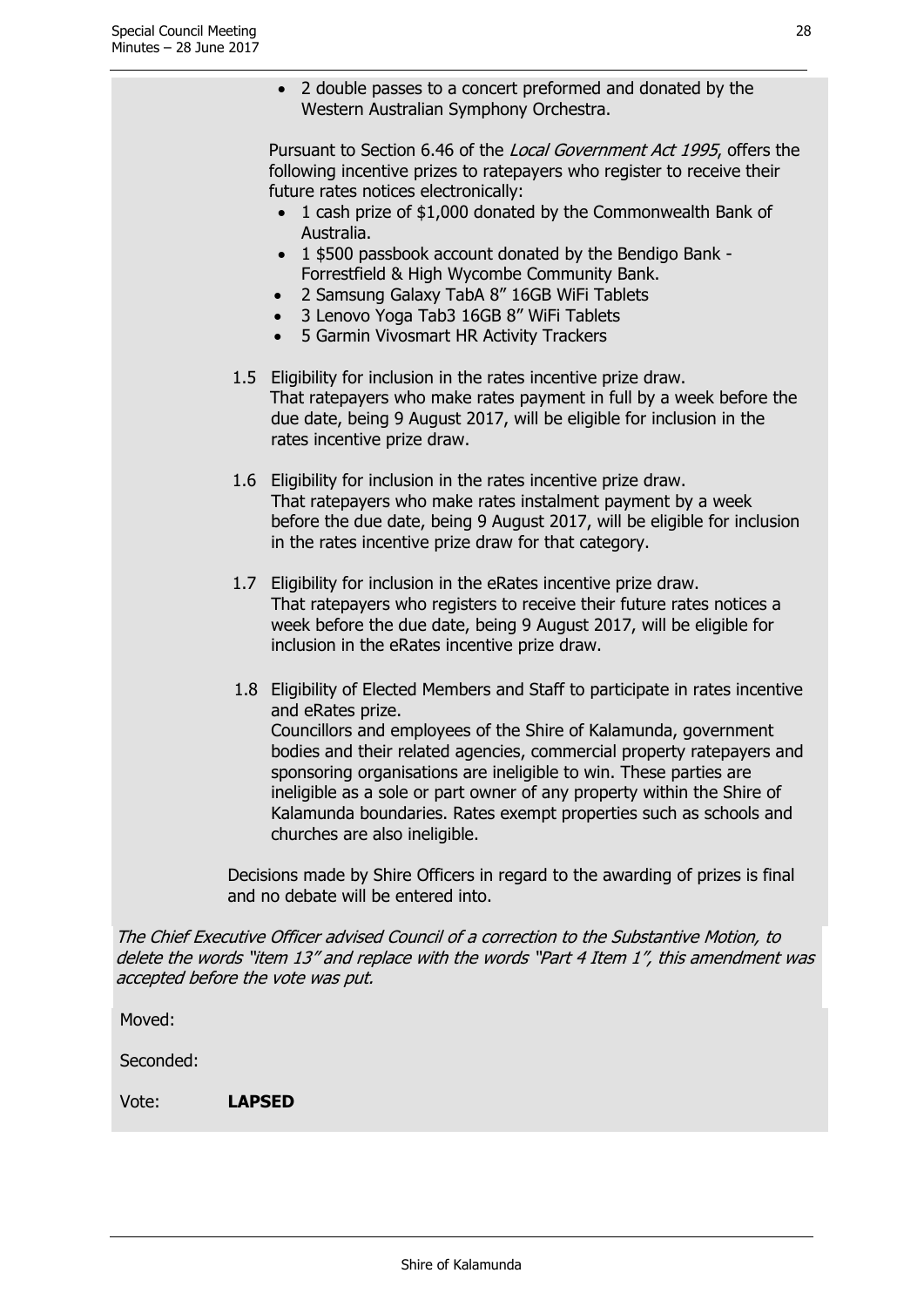The Presiding Person sought a Mover and Seconder for the Officer Recommendation. The Recommendation Lapsed for want of a mover.

Cr Dylan O'Connor foreshadowed an alternative motion which would result in a reduced rate in the dollar.

# **ALTERNATIVE RECOMMENDATION**

**PART 5A – General and Minimum Rates, Instalment Payment Arrangements and Incentives for Early Payments for 2017/2018**

# **Voting Requirements: Absolute Majority**

RESLOLVED SCM 117/2017

That Council:

- 1. Pursuant to Sections 6.32, 6.33, 6.34 and 6.35 of the Local Government Act 1995 impose the following differential general and minimum rates on Gross Rental and Unimproved Values adopted for the purpose of yielding the deficiency disclosed by the Municipal Fund Budget at Item 13 **Part 4 item 1**.
	- 1.1 General Rates

| • General - Gross Rental Values(GRV)<br>$\bullet$ Industrial/Commercial - GRV<br>$\bullet$ Vacant Land $-$ GRV<br>• General - Unimproved Values (UV)<br>$\bullet$ Commercial - UV | 5.8030 cents in the dollar<br>6.5440 cents in the dollar<br>7.9930 cents in the dollar<br>0.3220 cents in the dollar<br>0.3915 cents in the dollar |
|-----------------------------------------------------------------------------------------------------------------------------------------------------------------------------------|----------------------------------------------------------------------------------------------------------------------------------------------------|
| 1.2 Minimum Rates                                                                                                                                                                 |                                                                                                                                                    |
| • General - Gross Rental Values(GRV)                                                                                                                                              | \$865                                                                                                                                              |
| Industrial/Commercial - GRV<br>$\bullet$                                                                                                                                          | \$1080                                                                                                                                             |
| • Vacant Land $-$ GRV                                                                                                                                                             | \$730                                                                                                                                              |
| • General - Unimproved Values (UV)                                                                                                                                                | \$865                                                                                                                                              |

•  $\text{Commercial} - \text{UV}$  \$1080

(Notes this will result in a 2% rate increase being imposed upon General Residential properties).

1.3 Instalment Arrangements

Pursuant to Section 6.45 of the Local Government Act 1995 and Regulation 64(2) of the Local Government (Financial Management) Regulations 1996, nominate the following due dates for the payment of rates in full and by instalments:-

| Full payment                                                        | 16 August 2017                     |
|---------------------------------------------------------------------|------------------------------------|
| <b>Two Payment Option</b><br><b>First Payment</b><br>Second Payment | 16 August 2017<br>15 December 2017 |
| Four Payment Option<br><b>First Payment</b><br>Second Payment       | 16 August 2017<br>16 October 2017  |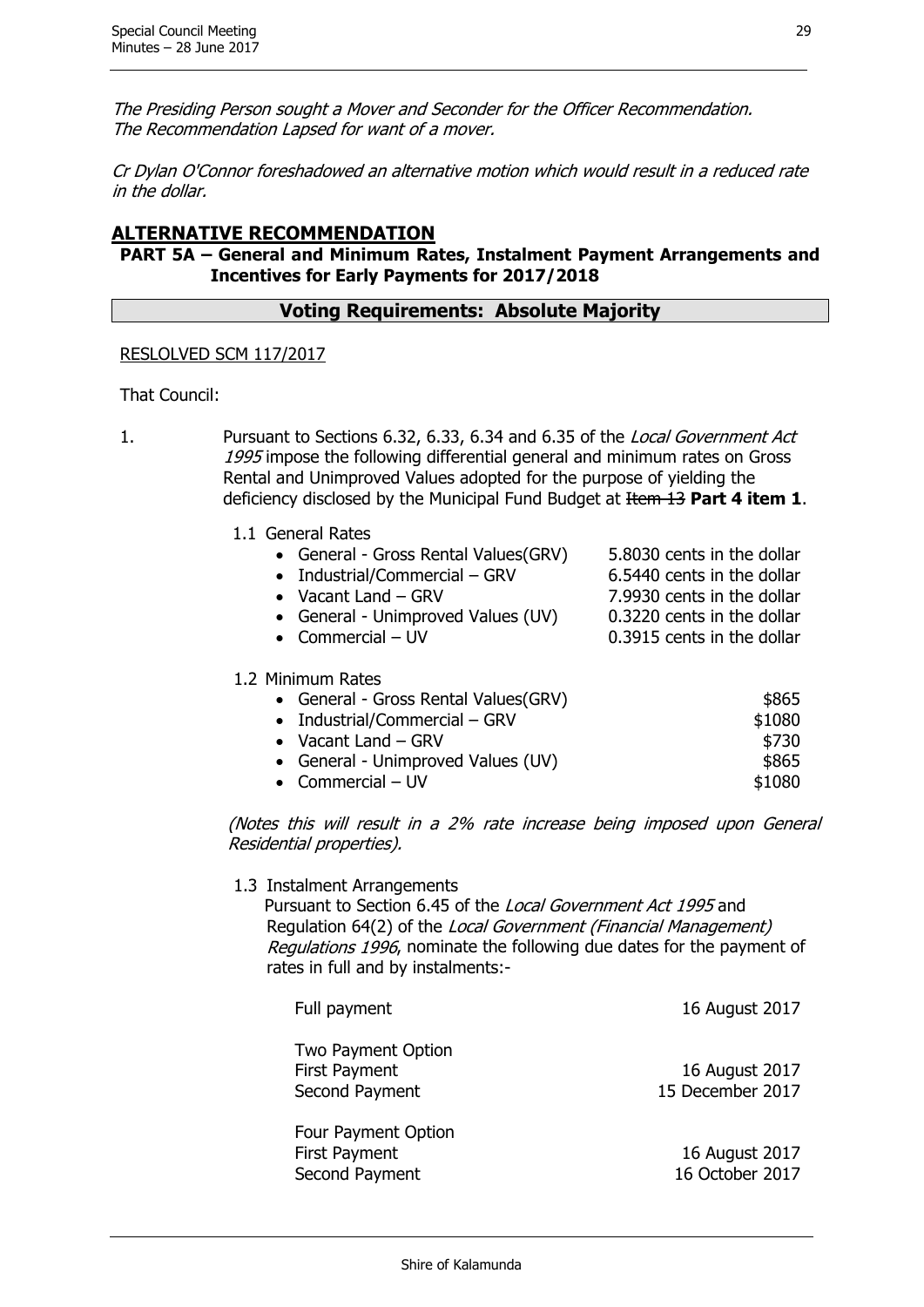|     | 1.4 Incentives for Early Payment of Rates<br>Pursuant to Section 6.46 of the Local Government Act 1995, offers the<br>following incentive prizes to ratepayers who have paid their rates in full:<br>1 cash prize of \$5,000 donated by the Shire of Kalamunda.                                                                                                                                                                                                                                                                                                       |
|-----|-----------------------------------------------------------------------------------------------------------------------------------------------------------------------------------------------------------------------------------------------------------------------------------------------------------------------------------------------------------------------------------------------------------------------------------------------------------------------------------------------------------------------------------------------------------------------|
|     | Pursuant to Section 6.46 of the Local Government Act 1995, offers the<br>following incentive prizes to ratepayers who pay via instalments:<br>3 prizes of \$1,000 donated by the Shire of Kalamunda towards<br>the winners outstanding rates and charges amounts due.<br>2 double passes to a concert preformed and donated by the<br>$\bullet$<br>Western Australian Symphony Orchestra.                                                                                                                                                                             |
|     | Pursuant to Section 6.46 of the Local Government Act 1995, offers the<br>following incentive prizes to ratepayers who register to receive their<br>future rates notices electronically:<br>1 cash prize of \$1,000 donated by the Commonwealth Bank of<br>Australia.<br>1 \$500 passbook account donated by the Bendigo Bank -<br>$\bullet$<br>Forrestfield & High Wycombe Community Bank.<br>2 Samsung Galaxy TabA 8" 16GB WiFi Tablets<br>$\bullet$<br>3 Lenovo Yoga Tab3 16GB 8" WiFi Tablets<br>$\bullet$<br>5 Garmin Vivosmart HR Activity Trackers<br>$\bullet$ |
|     | 1.5 Eligibility for inclusion in the rates incentive prize draw.<br>That ratepayers who make rates payment in full by a week before the<br>due date, being 9 August 2017, will be eligible for inclusion in the<br>rates incentive prize draw.                                                                                                                                                                                                                                                                                                                        |
| 1.6 | Eligibility for inclusion in the rates incentive prize draw.<br>That ratepayers who make rates instalment payment by a week<br>before the due date, being 9 August 2017, will be eligible for inclusion<br>in the rates incentive prize draw for that category.                                                                                                                                                                                                                                                                                                       |
|     | 1.7 Eligibility for inclusion in the eRates incentive prize draw.<br>That ratepayers who registers to receive their future rates notices a<br>week before the due date, being 9 August 2017, will be eligible for                                                                                                                                                                                                                                                                                                                                                     |

Third Payment 15 December 2017 Fourth (Final) Payment 16 February 2018

1.8 Eligibility of Elected Members and Staff to participate in rates incentive and eRates prize. Councillors and employees of the Shire of Kalamunda, government bodies and their related agencies, commercial property ratepayers and sponsoring organisations are ineligible to win. These parties are ineligible as a sole or part owner of any property within the Shire of Kalamunda boundaries. Rates exempt properties such as schools and churches are also ineligible.

Decisions made by Shire Officers in regard to the awarding of prizes is final and no debate will be entered into.

inclusion in the eRates incentive prize draw.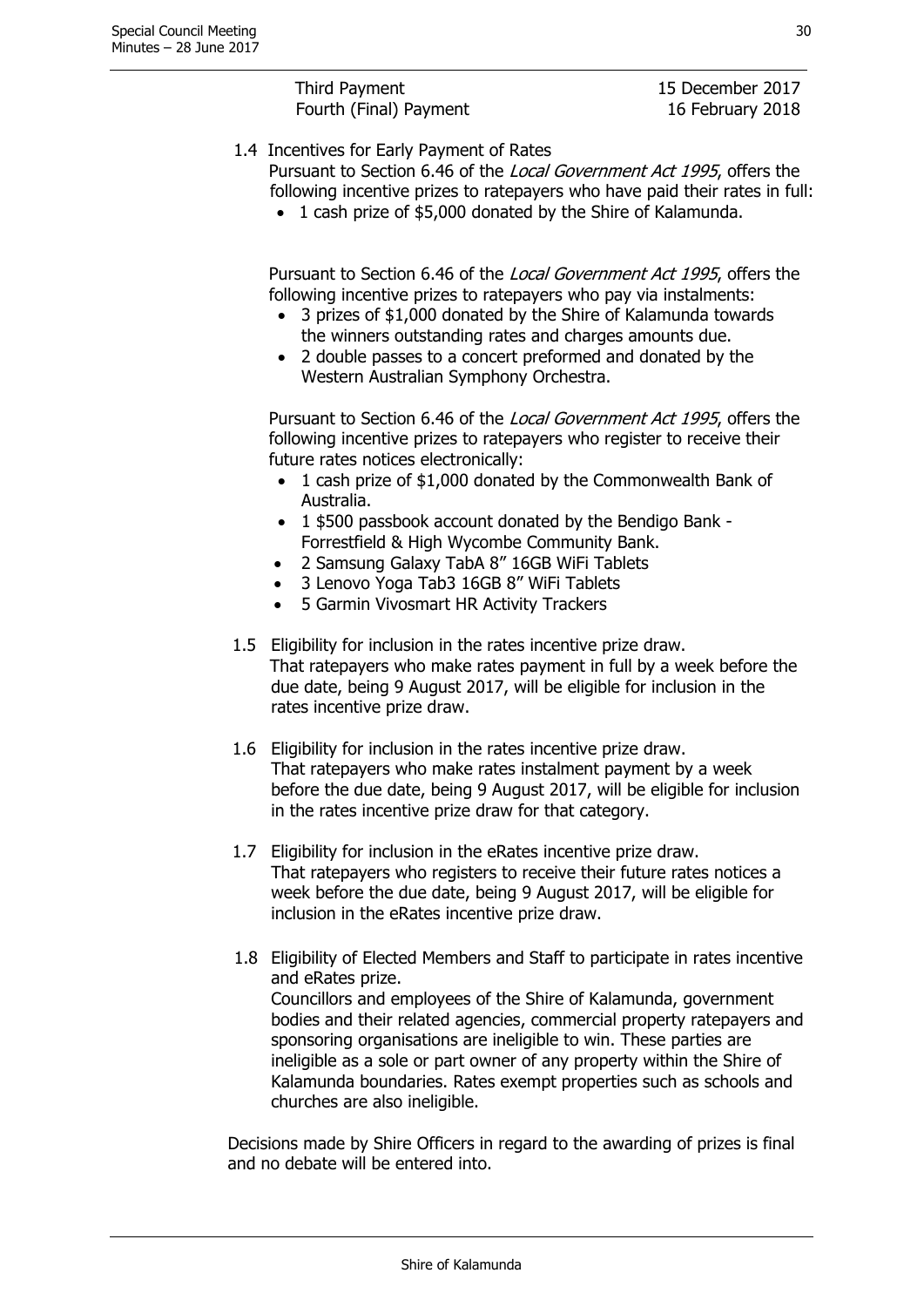As noted above: The Chief Executive Officer advised Council of a correction to the Substantive Motion, to delete the words "item 13" and replace with the words "Part 4 Item 1", this amendment was accepted before the vote was put.

- Moved: **Cr Dylan O'Connor**
- Seconded: **Cr Andrew Waddell**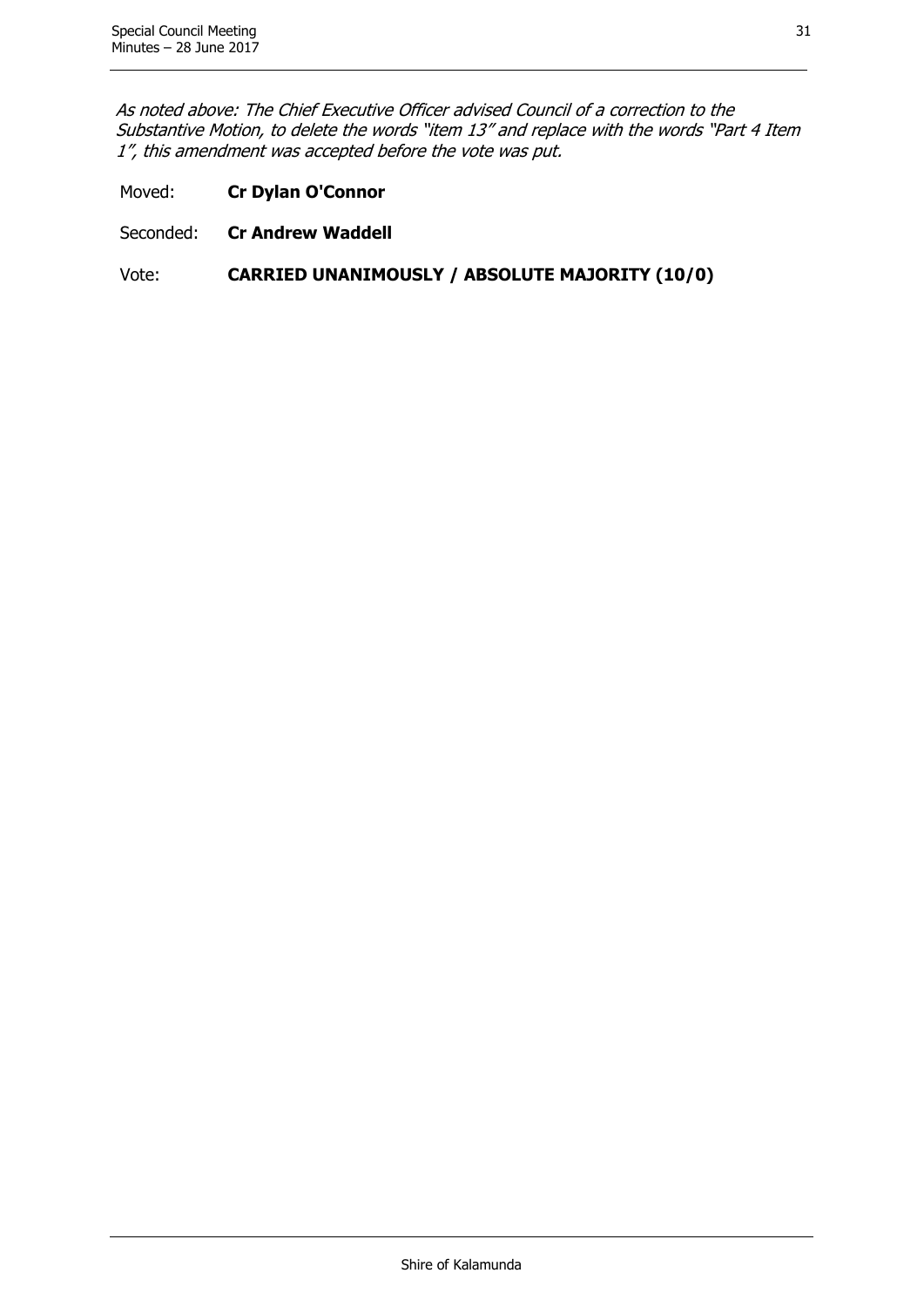# **PART 6 – Material Variance Reporting for 2017/2018**

#### **Voting Requirements: Absolute Majority**

#### RESLOLVED SCM 118/2017

That Council:

- 1. In accordance with Regulation 34 of the Local Government (Financial Management) Regulations 1996, and AAS 5 set the material variance level to be used in statements of financial activity in the year 2017/2018 for reporting variances at 5% or \$50,000, whichever is the greater.
- Moved: **Cr Noreen Townsend**
- Seconded: **Cr Michael Fernie**

Vote: **CARRIED UNANIMOUSLY / ABSOLUTE MAJORITY (10/0)**

#### **PART 7 – Capitalisation Threshold 2017/2018**

#### **Voting Requirements: Absolute Majority**

#### RESLOLVED SCM 119/2017

That Council:

- 1. Adopt a capitalisation threshold of \$30,000 for Information Technology Software and \$3,000 for all other assets.
- Moved: **Cr Sue Bilich**
- Seconded: **Cr Sara Lohmeyer**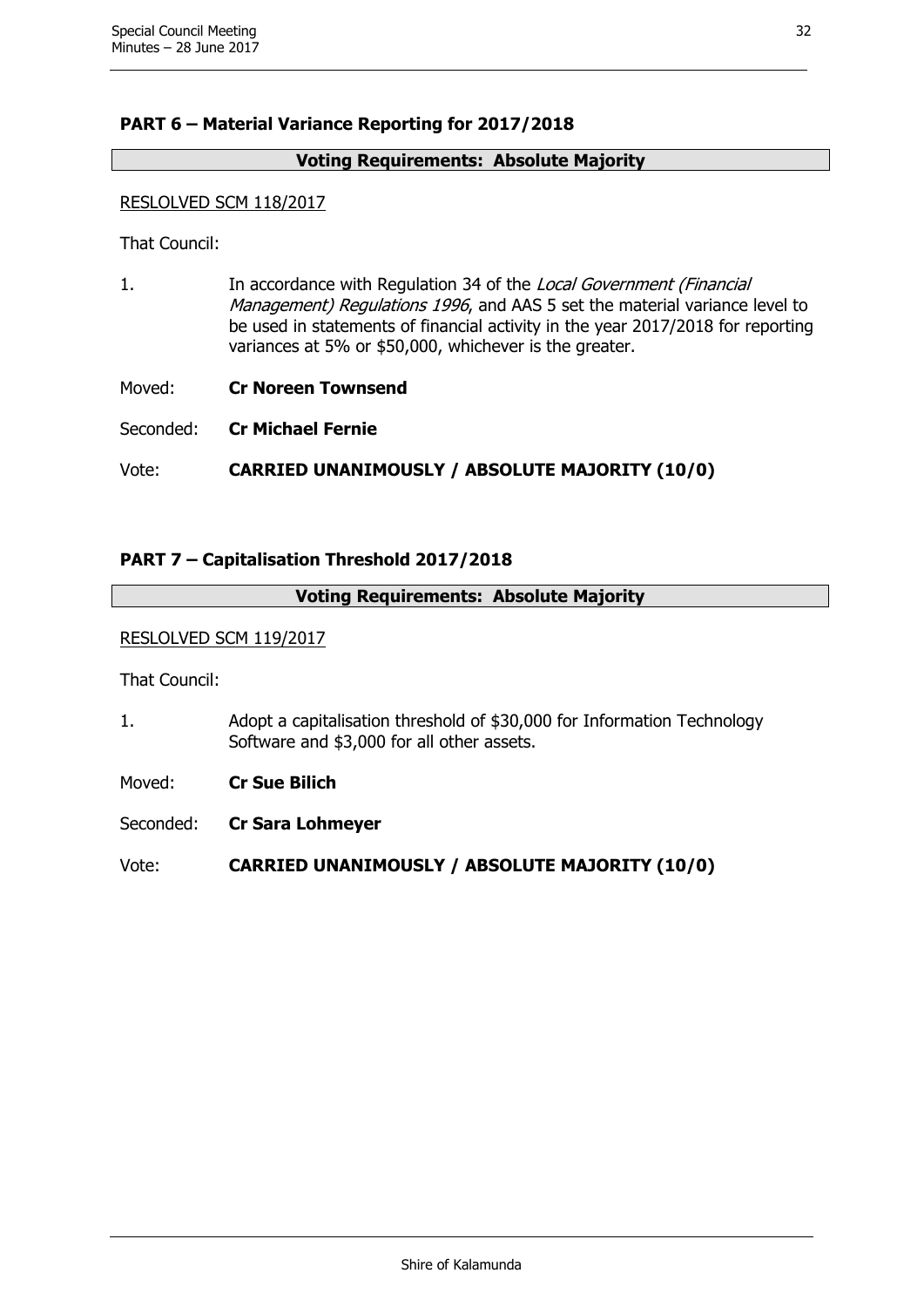#### **PART 8 – Proposal to Borrow Loan Funds**

#### **Voting Requirements: Absolute Majority**

#### RESLOLVED SCM 120/2017

That Council:

- 1. Pursuant to S6.20(1) of the Local Government Act 1995, proposes to borrow \$1,950,000 to allow for:
	- \$450,000 for further technical studies in the Forrestfield North area; and
	- \$1,500,000 for various plant and equipment

Moved: **Cr Brooke O'Donnell**

Seconded: **Cr Dylan O'Connor**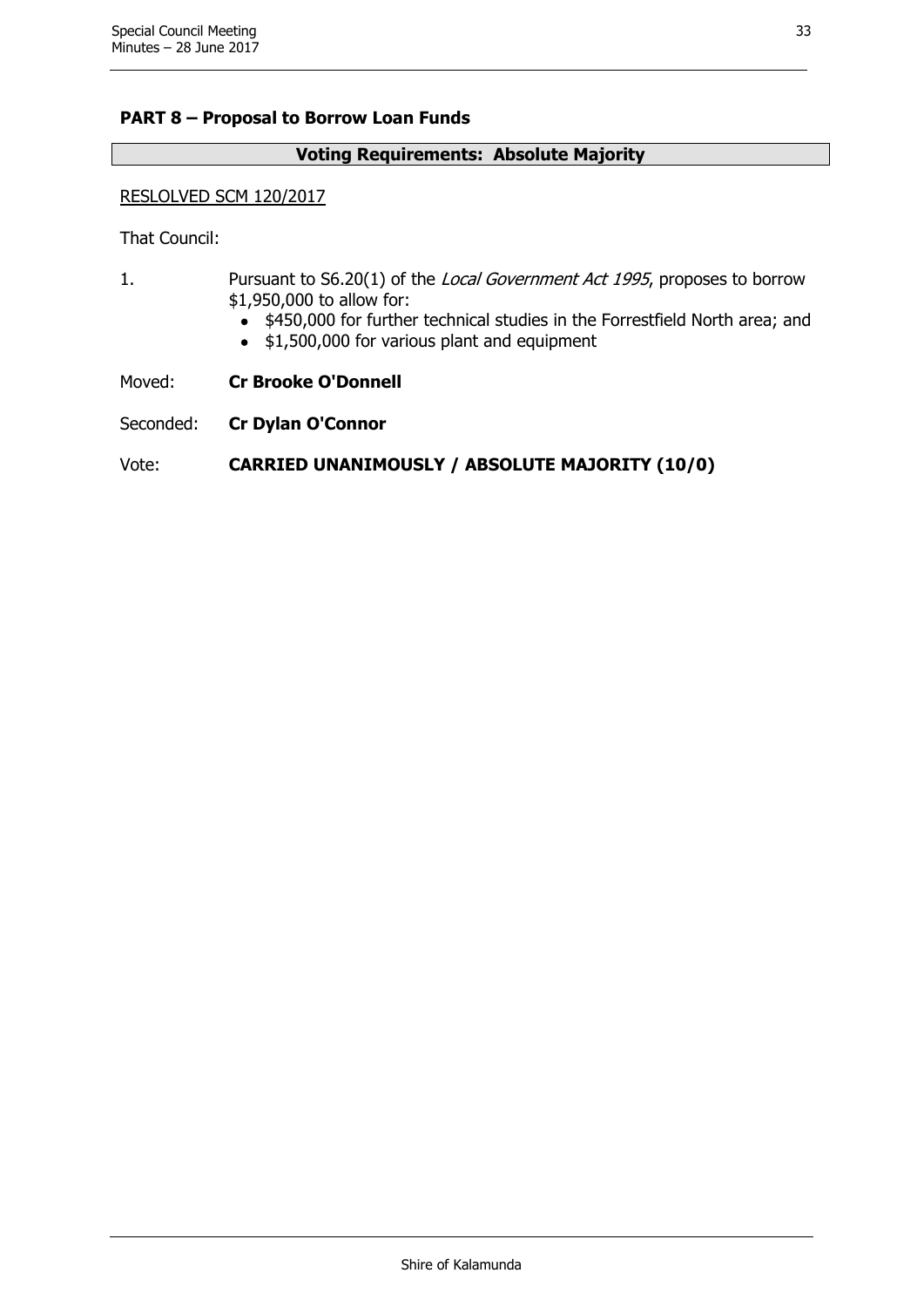#### **Attachment 1**

Schedule of Fees and Charges – Community Facilities – 2017/2018 [Click HERE to go directly to the Document](http://www.kalamunda.wa.gov.au/files/b661c0c6-9d68-4406-8822-a79f008e37e3/Item-11-Att-1-SCM-28-June-2017.pdf)

# **Attachment 2**

Schedule of Fees and Charges – Statutory and Regulatory Charges – 2017/2018 [Click HERE to go directly to the Document](http://www.kalamunda.wa.gov.au/files/7a19e636-ca50-4732-b05a-a79f008e6102/Item-11-Att-2-SCM-28-June-2017.pdf)

#### **Attachment 3**

2017/2018 Statutory Budget [Click HERE to go directly to the Document](http://www.kalamunda.wa.gov.au/files/eef59592-3a79-4bef-988f-a79f008ea113/Item-11-Att-3-SCM-28-June-2017.pdf)

# **Addendum to the Budget Report and Attachment 3**

[Click HERE to go directly to the Document](http://www.kalamunda.wa.gov.au/files/6bda3033-5271-4238-8a86-a7bd008f6dae/Item-11-Addendum-SCM-28-June-2017.pdf)